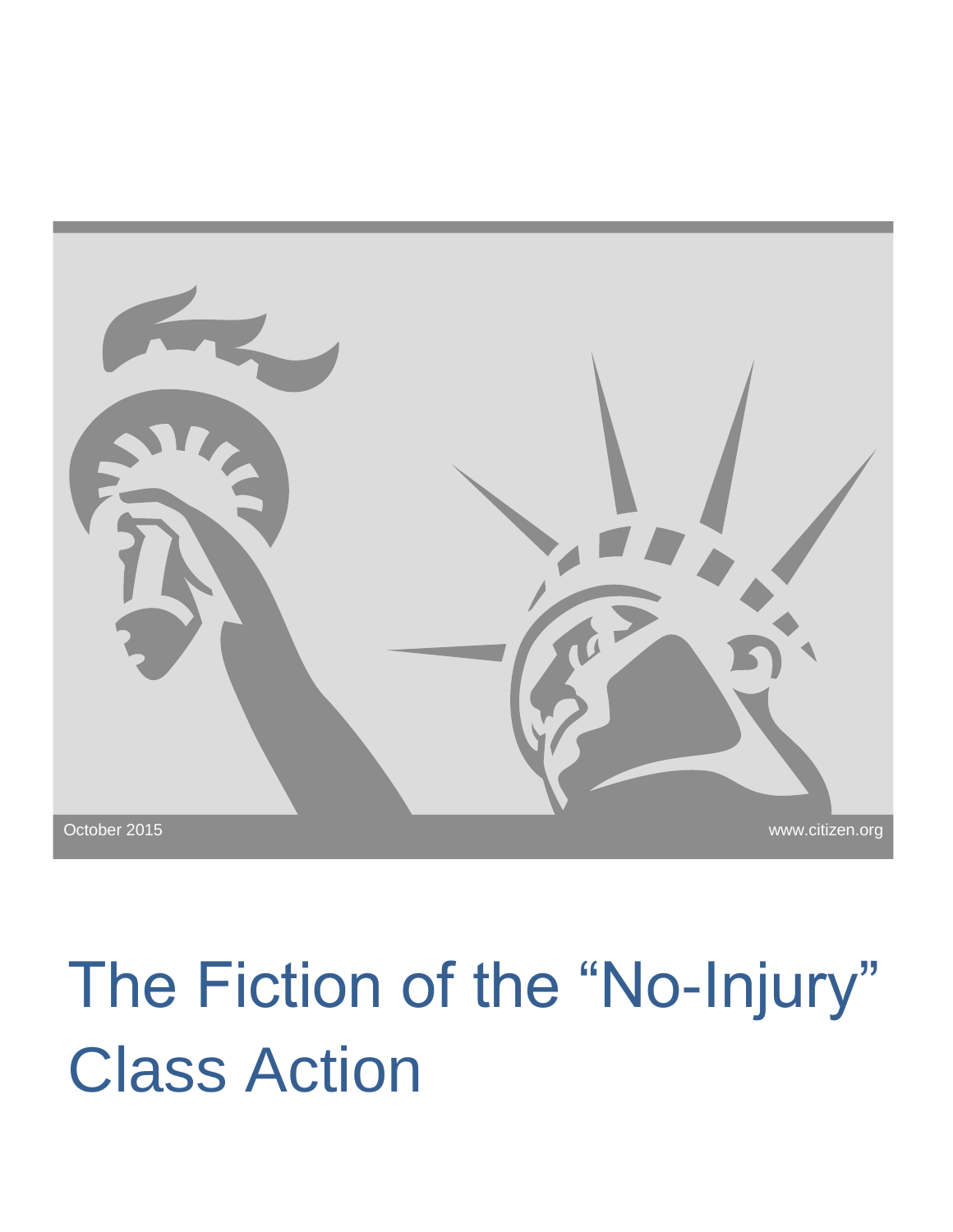#### **Acknowledgments**

This report was written by Rachel Clattenburg and Scott L. Nelson, attorneys with Public Citizen Litigation Group, and Allison M. Zieve, director of Public Citizen Litigation Group.

#### **About Public Citizen**

Public Citizen Foundation is a national non-profit organization. We represent consumer interests through litigation, administrative advocacy, research, and public education on a broad range of issues including consumer rights in the marketplace, product safety, financial regulation, worker safety, safe and affordable health care, campaign finance reform and government ethics, fair trade, climate change, and corporate and government accountability.



© 2015 Public Citizen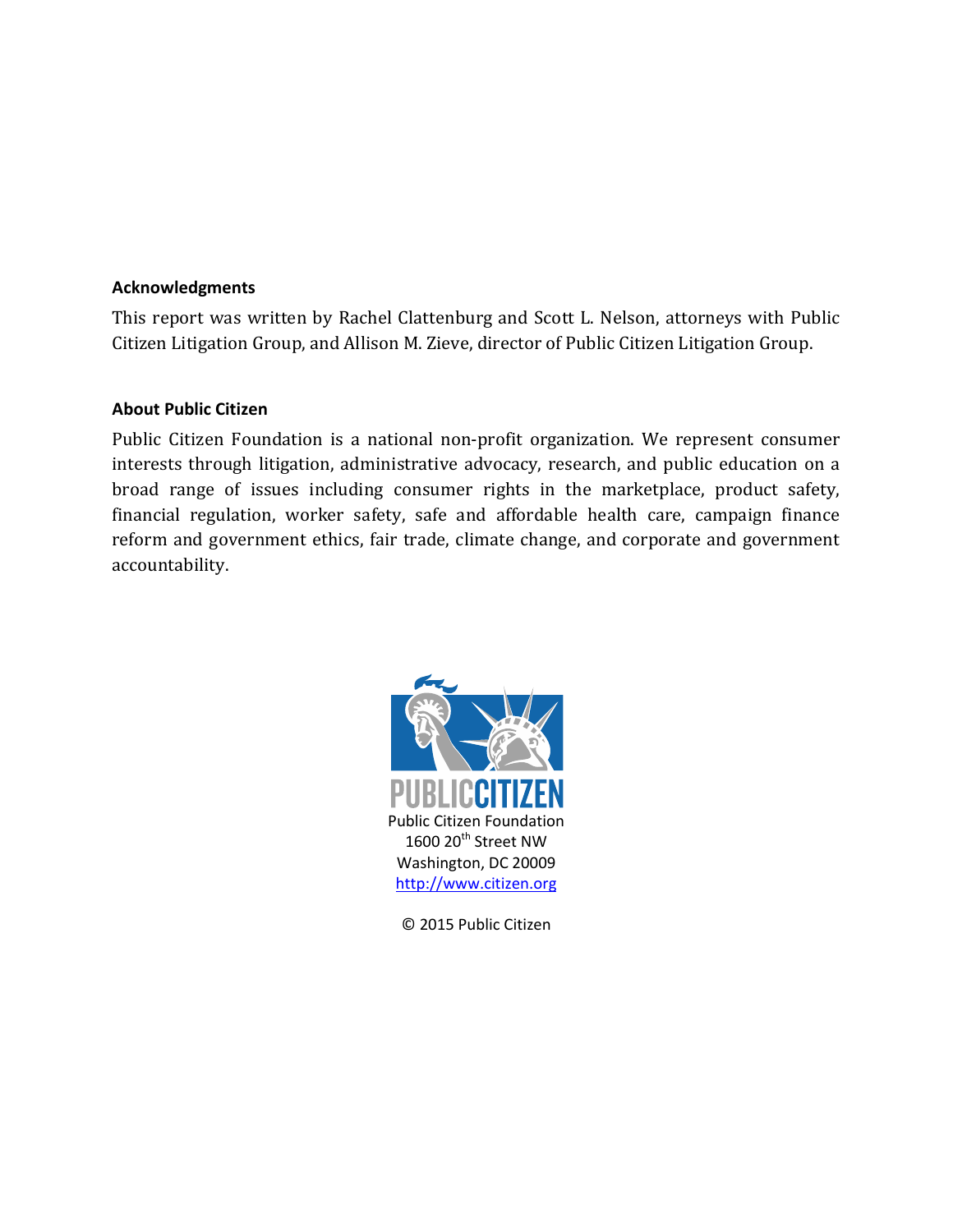# **Contents**

| I.   |                                                                                                                             |  |  |
|------|-----------------------------------------------------------------------------------------------------------------------------|--|--|
|      | A. Injury: Cost of repairing or replacing a defective product<br>that poses a risk of substantial damage if not repaired or |  |  |
|      |                                                                                                                             |  |  |
| II.  |                                                                                                                             |  |  |
|      | A. Injury: Paying for a product that is not what it claims to be 10                                                         |  |  |
|      | B. Injury: Purchasing a product based on misrepresentations about                                                           |  |  |
| III. | Courts Apply Appropriate Standards to Dispense With Cases                                                                   |  |  |
|      |                                                                                                                             |  |  |
|      |                                                                                                                             |  |  |
|      | Beyond The Consumer Context: Similar Injuries as the Basis for Standing in                                                  |  |  |
| I.   |                                                                                                                             |  |  |
|      | A. Background and Operation of Federal Securities Regulation17                                                              |  |  |
|      |                                                                                                                             |  |  |
|      |                                                                                                                             |  |  |
|      | 3. Counterargument based on distinct motivations for purchase 20                                                            |  |  |
|      |                                                                                                                             |  |  |
| II.  |                                                                                                                             |  |  |
|      |                                                                                                                             |  |  |
|      |                                                                                                                             |  |  |
| III. |                                                                                                                             |  |  |
|      | A. Similarity of the Injury in an Antitrust Suit and a Consumer                                                             |  |  |
|      |                                                                                                                             |  |  |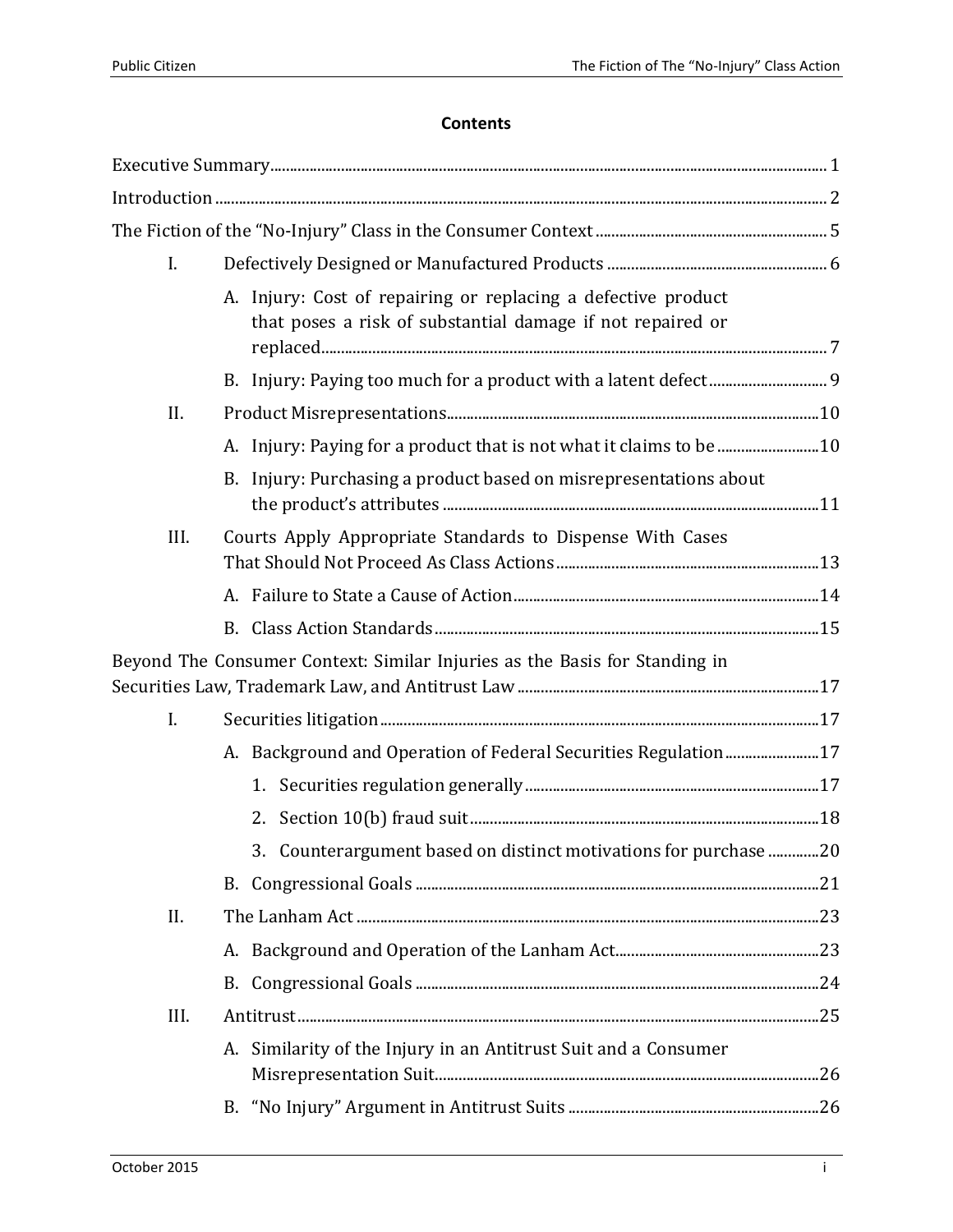|  | 1. In the antitrust context, overpayment is a well-accepted |  |
|--|-------------------------------------------------------------|--|
|  |                                                             |  |
|  |                                                             |  |
|  |                                                             |  |
|  |                                                             |  |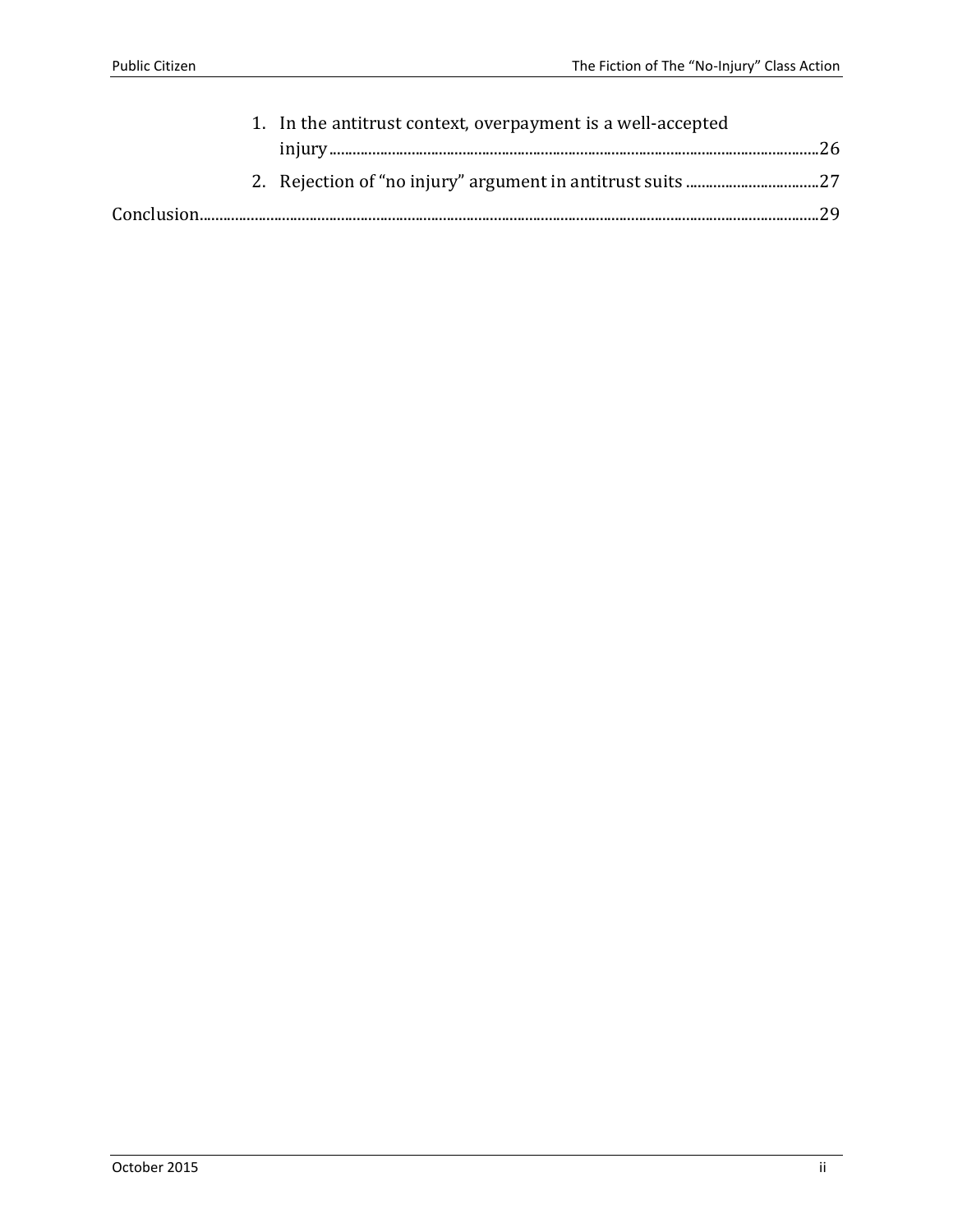#### **Executive Summary**

Class actions are cases in which many individuals join together to seek redress against<br>
unlawful conduct. Class action lawsuits are powerful tools for combating corporate unlawful conduct. Class action lawsuits are powerful tools for combating corporate wrongdoing because they enable victims to bring claims that individuals acting alone could not feasibly pursue. As a result, they have become lightning rods for corporate interests that seek to insulate themselves against liability when they sell defective products or engage in misrepresentations affecting large numbers of consumers.

The latest tactic used to disparage class actions is to assert that they are commonly filed on behalf of people who have not genuinely suffered any harm and have no legitimate basis for a lawsuit. Defenders of corporate wrongdoing have invented a new catch-phrase in their efforts to suppress class actions and now call for abolishing what they call the "no-injury class action."

This paper examines this latest attack on class actions and concludes that the "no-injury class action" is fictitious. The kinds of class actions to which corporate interests and their apologists seek to attach this label in fact involve a number of very real injuries suffered by consumers who buy defective products or who make purchases because of misrepresentations. These injuries include the need to repair or replace products to avoid serious injury, the economic injury of paying for a defective product that is not worth the premium price charged for it, the harm of receiving a worthless product that is not what it was held out to be, and the harm of paying extra for qualities a product is said to have, but does not in fact have.

All of these injuries are real, and they are exactly the same kinds of injuries that the law has traditionally allowed people to go to court to redress, not only in consumer cases, but also in other areas of the law.

Public policy should not be based on mythology. The fiction that the courts have opened their doors to "no-injury class actions" must not go unchallenged, lest it lead policymakers to close the courts to lawsuits that seek remedies for real harms suffered by real people.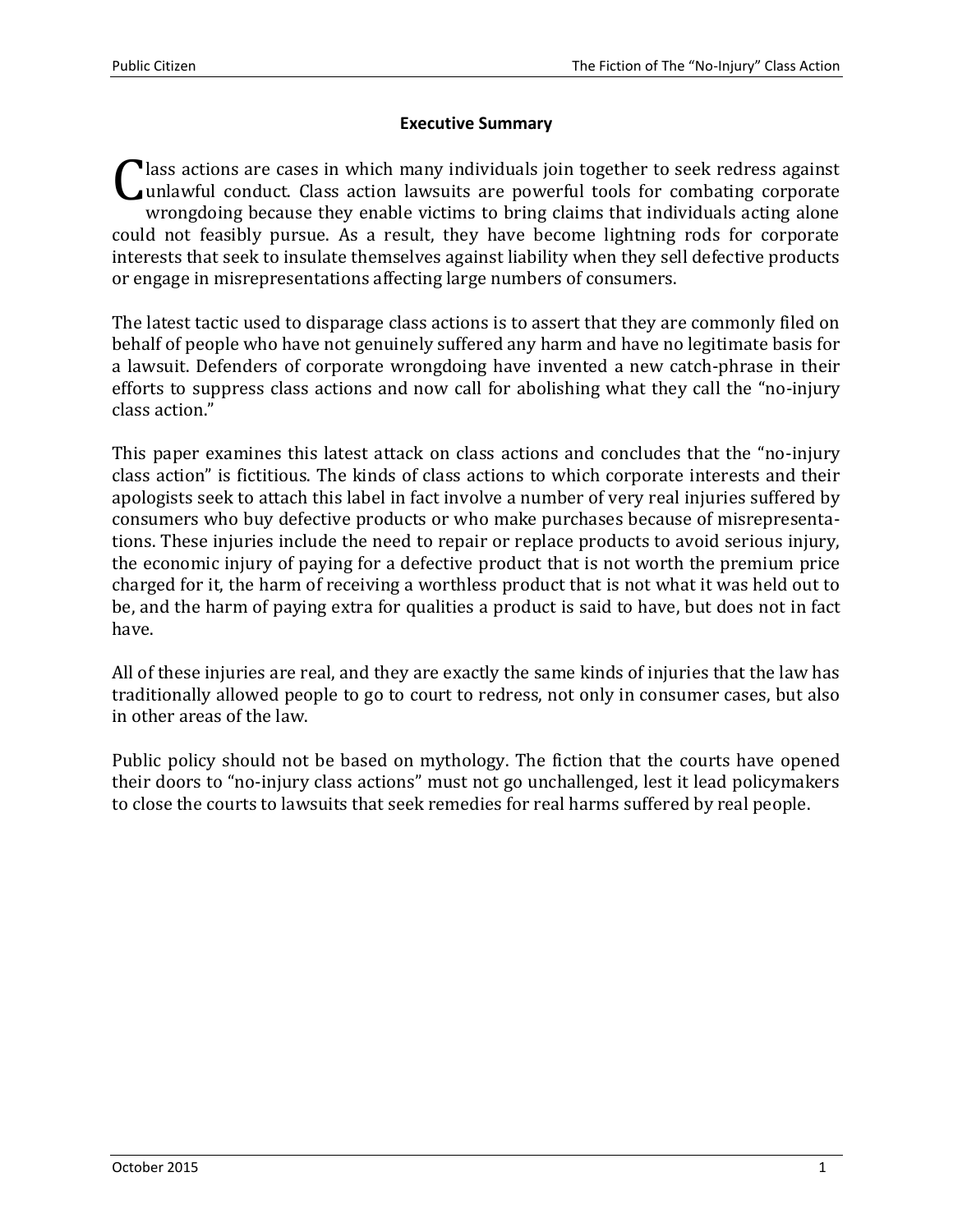#### **Introduction**

Class actions are cases where large numbers of people who are victims of corporate or governmental wrongdoing join together in a lawsuit to protect their rights and obtain governmental wrongdoing join together in a lawsuit to protect their rights and obtain remedies for the harms they have suffered. Class action lawsuits have helped combat race discrimination (as in *Brown v. Board of Education*, which outlawed segregation in schools), environmental destruction (as in the class actions brought on behalf of victims of the BP oil spill in the Gulf of Mexico), and sales of defective products (as in lawsuits brought for purchasers of Toyota cars prone to unintended acceleration), to name a few examples. Often, class actions are the only practical way for individuals to obtain relief against a corporate lawbreaker with huge resources available to defend against lawsuits.

In large part because of the effectiveness of class actions, the defense bar and advocates for business groups have long complained about such lawsuits. In 2005, with Congress's passage of the Class Action Fairness Act (CAFA), these forces succeeded in reducing individuals' ability to litigate class actions in state court. In reality, the goal of the new law was not only to change the jurisdictional and procedural playing field, but to make class actions harder to maintain. Nonetheless, class actions continue to be filed and, often, to succeed in ending corporate abuses and obtaining relief for class members. Accordingly, attacks on class actions continue.

Today, anti-class action voices are pushing the idea that many class actions in which consumers claim that they were duped into buying or overpaying for products involve plaintiffs who have suffered "no injury." This paper examines that claim, to test its validity as a matter of fact and of law. We conclude that the types of cases currently drawing criticism all involve real claims of injury to class members. In other words, the "no injury class action" is a myth.

We begin by considering the cases cited by anti-class action advocate John Beisner at a recent hearing before a subcommittee of the House of Representatives. The cases cited in the House testimony can be placed in two broad categories:

(1) cases where the product is defectively designed or manufactured, in ways that can lead to particular problems that don't manifest themselves in every case (for example, premature tire wear or defective brakes that may lead to automobile accidents), and

(2) cases where the product is not defective but is different from what it is represented to be (e.g., "organic," "all-natural," "Made in the USA").

Importantly, in *all* class actions alleging a defective product, the class must prove that the product is indeed defective. In the first category, although each consumer has purchased a defective product, business advocates argue that the consumer is not injured if the defect is latent and creates a risk of some further problem that a particular consumer may not experience. The cases cited by class-action critics in this category, however, all involve one or both of two specific types of injuries that support a right of action for relief. First,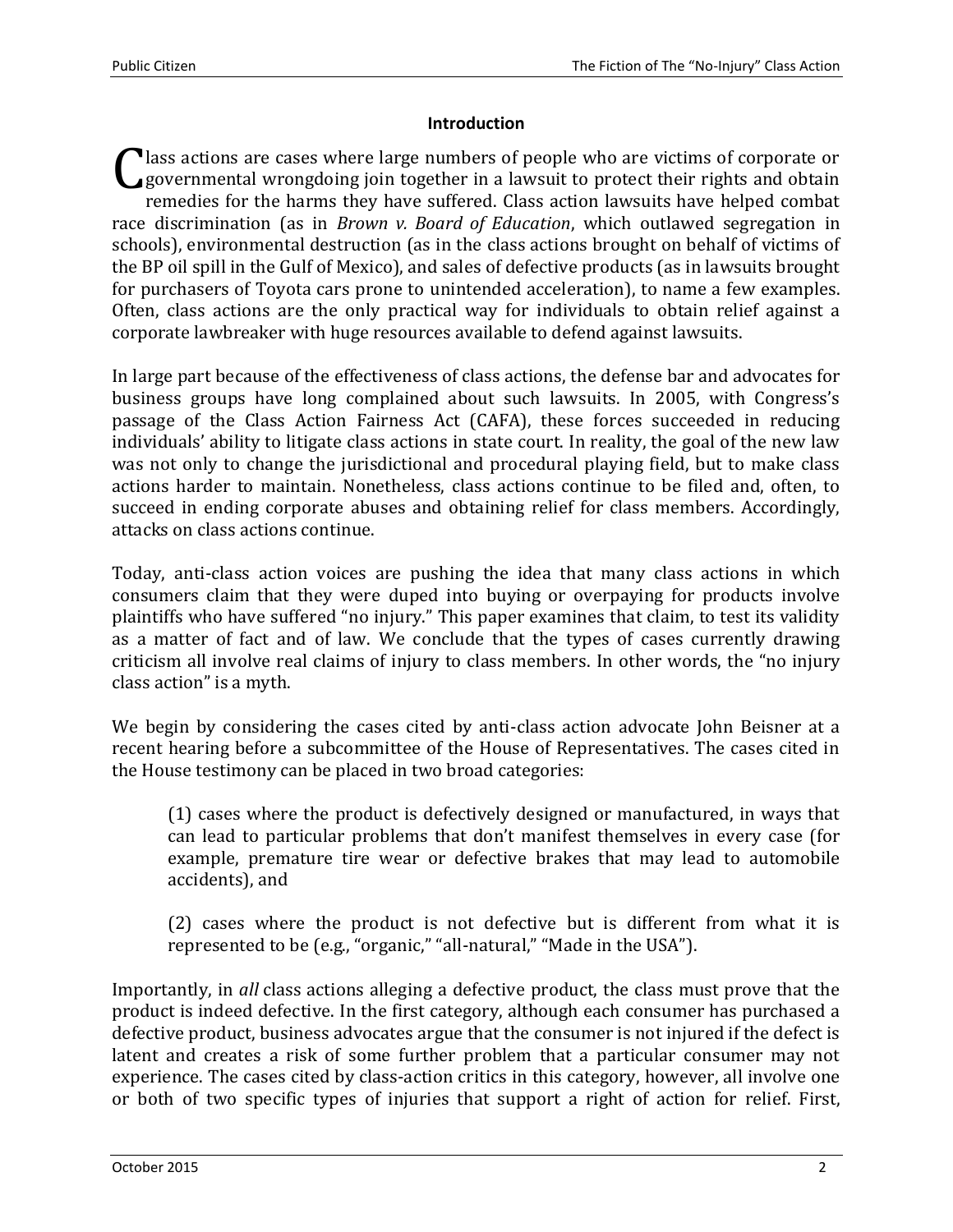consumers in many cases must fix or replace a product before a more obvious and even more harmful injury manifests itself. For example, if a car has defective brakes, the vehicle owner should not wait until an accident occurs before getting the brakes fixed. The owner and all similarly situated owners who purchased the product therefore should have standing to sue and a right to sue to redress the injury. Second, even where the product does not need not be repaired or replaced unless and until the problem caused by the defect becomes manifest, consumers have suffered economic injury by purchasing the defective product. For example, if twenty percent of expensive washing machines unexpectedly develop a smelly mold, but the remainder work fine and never smell, the consumer may not need to repair or replace the machine. Courts have rightly recognized, however, that if consumers paid for a high-end product and would not have paid the high price had they been aware of the potential defect, the consumers have suffered harm for which they should be compensated.

As for the second broad category, cases involving misrepresentations about a product's qualities also fall into two subsets presenting distinct types of injuries: (1) cases where the misrepresentation goes to the very essence of the product, and (2) cases where the misrepresentation is about some attribute apart from the primary function of the product. Cases in the first category almost inevitably involve the very real injury of having paid for a product that is not what it was represented to be. For example, all consumers who buy a pill advertised as a cure for colds are injured if the claim was bogus. The second group includes cases such as the "all natural" cases, where the consumer intended to buy tea, for example, and bought tea that tastes as expected, but the tea is not in fact "all natural." In some cases, if the seller did not charge a premium based on the misrepresentation, this class of tea purchasers may include some people who were not injured—they are happy with the tea and the misrepresentation was not important to their buying decision. As we explain, the presence of these individuals in the class does not mean no one was injured and should not bar certification, but instead should be addressed at the remedy stage.

Notably, all of the cases cited by Beisner are consumer class actions. The same kinds of injuries that are present in these kinds of cases are accepted by courts in a broad range of cases not just as a proper basis for standing (that is, the bare ability to get into court) but also as a proper basis for the award of substantial damages. Three areas of law outside of the consumer context—(1) securities law, (2) trademark law, and (3) antitrust law further support consumers' standing and right to a remedy where they have purchased a product that, although it functions, they would not have purchased but for a misrepresentation, or where they paid more than they should have for a product that was defectively designed or manufactured.

(1) Securities cases. Federal securities statutes mandate that disclosure of various types of information be accurate and complete and make the provision of inaccurate or misleading information actionable. Thus, a suit for securities fraud resembles a consumer misrepresentation suit, which similarly alleges harm from deceptive information, and both types of suit seek to achieve similar policy goals.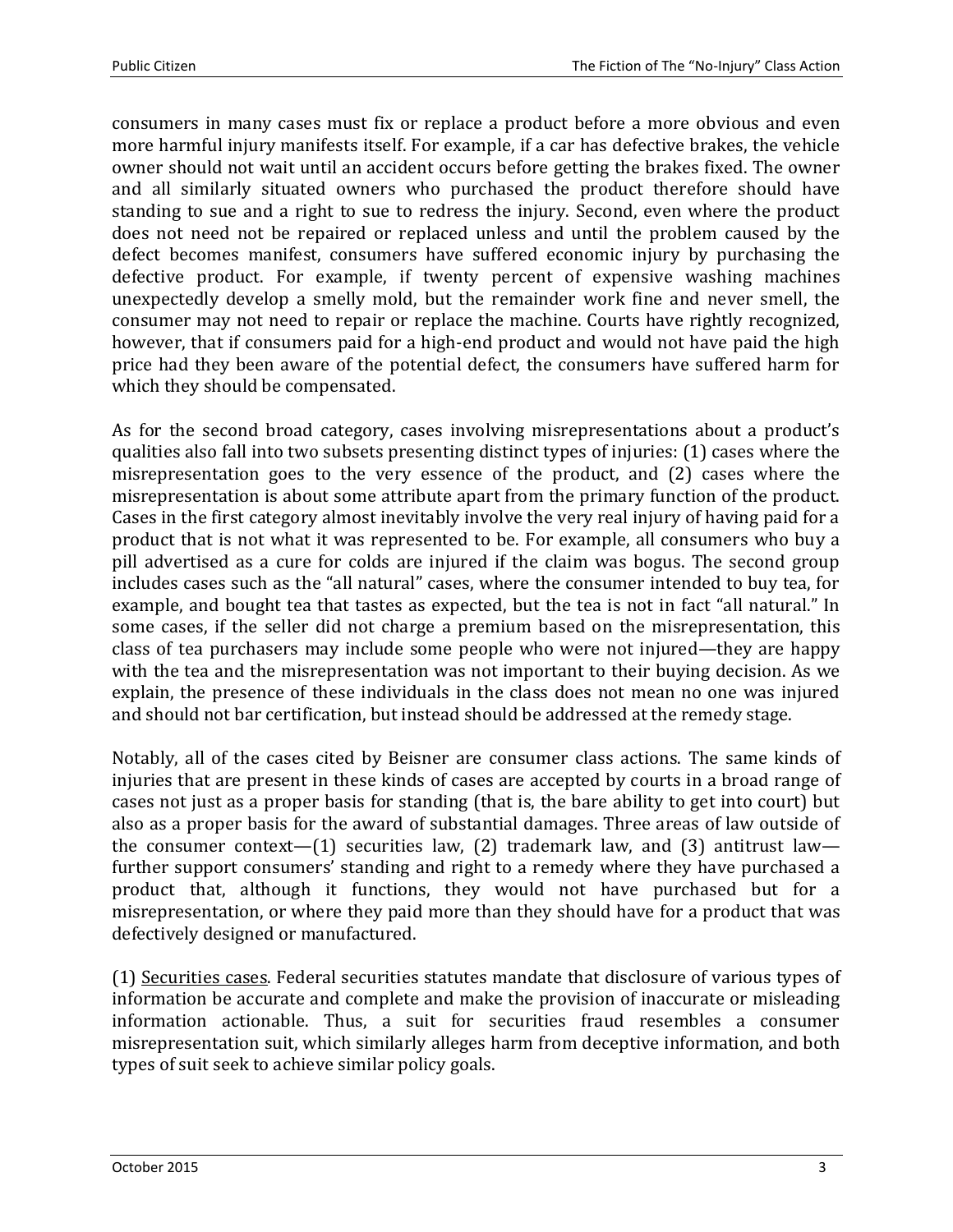(2) Trademark infringement cases. Although the federal trademark statute, the Lanham Act, does not itself provide that consumer injuries are actionable, Congress's aims in allowing competitor suits under the Act parallel goals served by consumer misrepresentation suits and reflect recognition that consumers suffer harm when they purchase products based on misrepresentations.

(3) Antitrust cases. Like consumer misrepresentation suits, antitrust cases involve claims of consumer injury as a result of purchasing at a price inflated by the defendant's challenged behavior.

In all three contexts, the notion that overpayment constitutes injury is uncontroversial.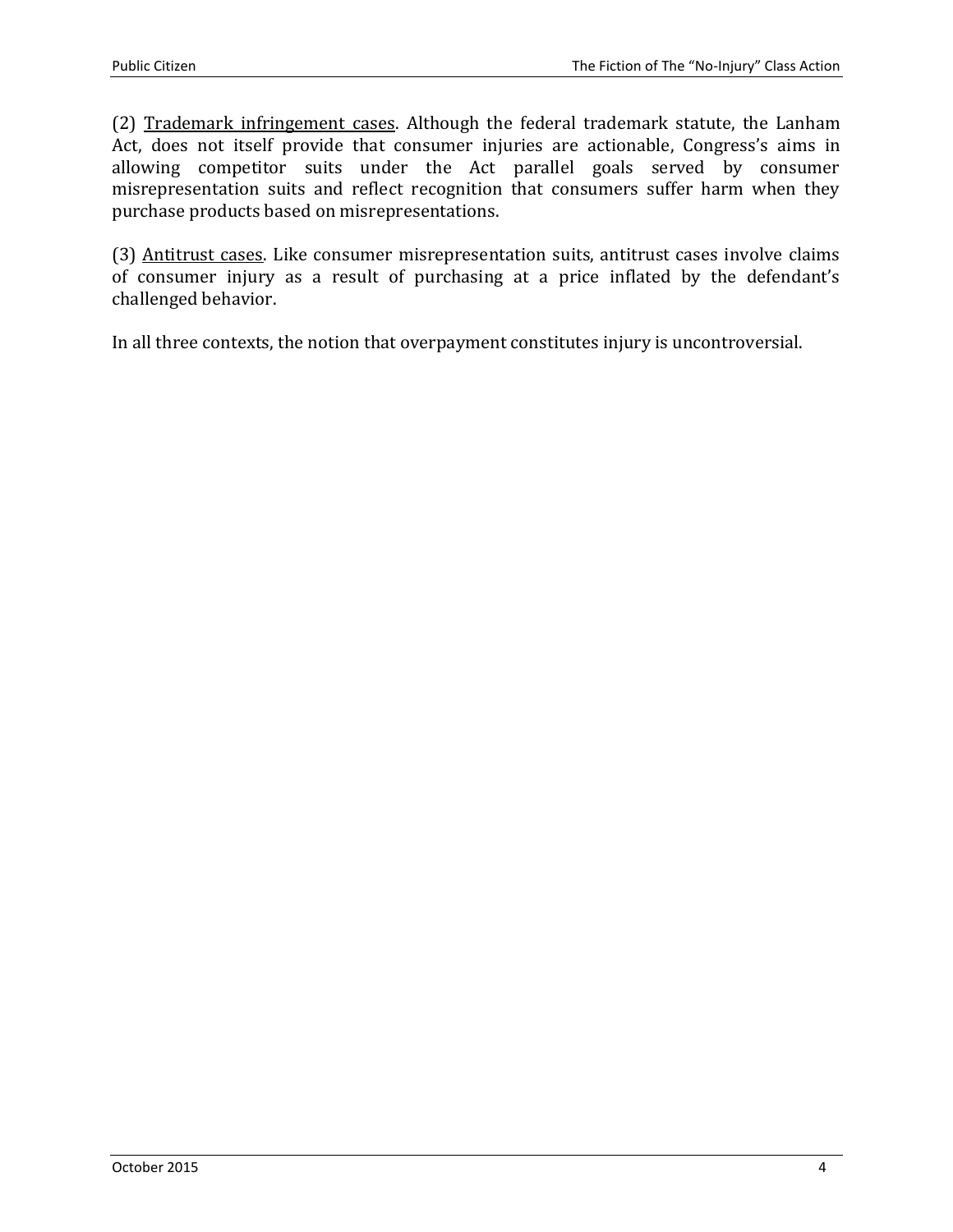#### **The Fiction of the "No-Injury" Class in the Consumer Context**

Injury is an important concept in the law in two major respects. First, in the federal courts, a plaintiff must claim some injury to establish "standing" to sue. Absent a plaintiff with standing, the Supreme Court has held that a federal court lacks any jurisdiction over a case. Thus, injury is a threshold requirement for obtaining access to the federal courts. Second, proof of injury is generally essential to obtain a remedy in a lawsuit. Money damages are generally awarded as redress for demonstrated injuries, and injunctions (court orders directing defendants to take or not to take some action) are generally available only to prevent an otherwise irreparable injury.

On April 29, 2015, attorney John Beisner, who played a critical role in drafting CAFA and spearheading efforts leading to its passage and is a partner at the law firm Skadden, Arps, Slate, Meagher & Flom LLP, testified on behalf of the U.S. Chamber of Commerce before the House of Representatives Committee on the Judiciary, Subcommittee on the Constitution and Civil Justice.<sup>1</sup> His testimony focused on the Fairness in Class Action Litigation Act of 2015 and his view that the legislation would prevent "overbroad" or "no-injury" class actions.<sup>2</sup> Citing thirteen cases, he argued that in recent years, federal courts have certified class actions even though "many class members have never encountered any problem with the subject product—and likely never will."<sup>3</sup> Citing six other cases, he argued that these supposedly "no-injury" cases illustrate a "depart[ure] from the long line of decisions rejecting no-injury class actions."<sup>4</sup>

The thirteen cases cited in the testimony as supposed examples of classes without injury involved consumers who alleged that they paid for a product they did not get. Mr. Beisner's underlying message was that getting less than you paid for, or getting something entirely different than what you paid for, is not an injury. The concept of injury as used in Mr. Beisner's testimony also has considerable rhetorical force. The suggestion that class-action plaintiffs are flocking to the courts to sue over things that did them no real harm is a powerful way of attacking both the lawsuits themselves and the motives of the plaintiffs who pursue them.

Mr. Beisner's testimony, however, ignores the injuries the consumers suffer when they purchase defective products and when sellers engage in fraud and deception. As discussed in detail in Parts I and II below, in each of the cases cited in support of the notion of "no injury class actions," class members suffered real injuries. Class members thus had standing to sue and, if they could prove their claims, the right to recover damages or obtain injunctive relief. These were not cases that should have been tossed aside on a theory of "no harm, no foul."

<sup>1</sup> *Statement of the U.S. Chamber of Commerce*, Testimony by John Beisner, April 29, 2015, available at https://www.uschamber.com/sites/default/files/class\_action\_hearing\_testimony.pdf ("Testimony"). 2 *Id.* at 3.

<sup>3</sup> *Id.* at 7.

<sup>4</sup> Testimony at 7.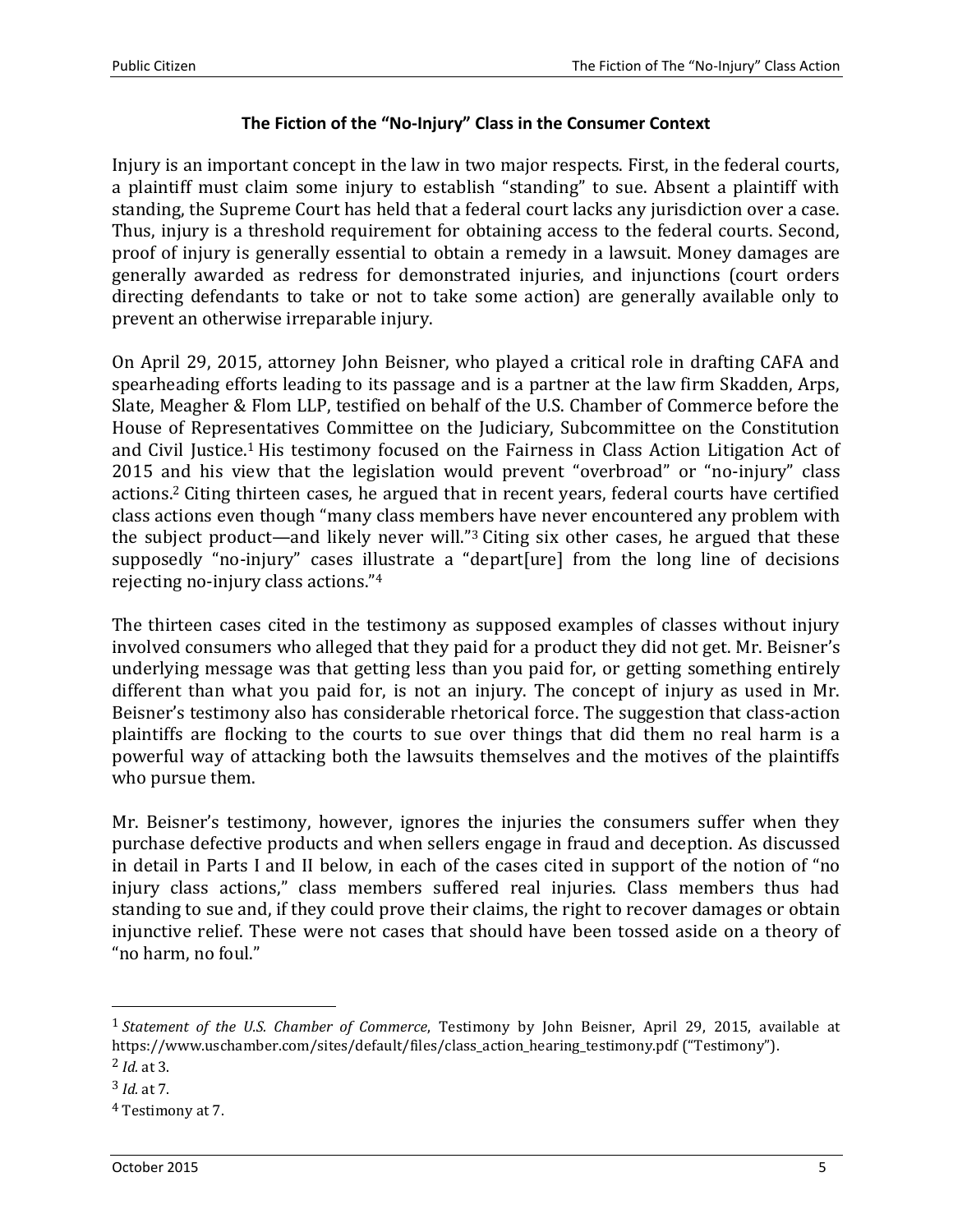The thirteen cases criticized by Mr. Beisner fall into the two broad categories. Cases in the first category concern defectively designed or manufactured products where the defects do not always cause problems—for example, defects that can lead, but do not always lead, to premature tire wear, accidents, mold growth, water leaks, or rotted wood. The second category of cases encompasses those where the product may or may not be defective, but in either event is different from what the manufacturer claimed it to be. Examples of these products include cold remedies that are no more than sugar water, food products touted as "all natural" that contain synthetic ingredients, and nut products falsely advertised for purported health benefits.

None of the cases cited in either category supports Mr. Beisner's notion of "no injury class actions." As we explain, his interpretation of the cases ignores the real injuries suffered by consumers when they purchase defective products or products whose qualities were misrepresented by the seller.

Mr. Beisner's testimony also cites six additional court decisions as examples of "decisions rejecting no-injury class actions." The suggestion that these decisions reflect legal standards fundamentally at odds with those applied in the cases Mr. Beisner criticizes misconstrues the facts and law of these cases. Indeed, these six cases confirm that courts already have the standards they need to dispense with cases that should not proceed on a classwide basis. Part III discusses these six decisions.

## **I. Defectively Designed or Manufactured Products**

Many of the cases cited by Mr. Beisner in support of "no injury class actions" are consumer defective-product cases: lawsuits where consumers allege and must prove that the product they purchased was defective in either design or manufacture. A review of these cases shows that in all them, consumers suffered an injury.

The injuries in these consumer defective products cases can be categorized into two types of concrete injuries suffered by consumers. The first kind of injury involves defective products that may cause substantial damage if they are not immediately repaired or replaced. Consumers who have purchased such a product must choose between incurring the cost of fixing the defect or exposing themselves to the continued danger of using the defective product. For instance, a faulty plumbing piece must be replaced before it starts leaking and causes water damage, and a defective braking component in a vehicle must be fixed or replaced before the car loses braking power.

The second kind of injury in the cited consumer defective-product cases stems from defective products that do not need to be replaced or repaired until the defect manifests itself. Consumers who purchased a defective product that has not yet manifested the defect have already suffered injury if they paid more for the defective product than it is worth (i.e., more than it could have commanded in the market had its latent defect been known). This kind of injury shows up, for example, in cases dealing with defective washing machines that are likely to develop mold and bad odors. If a washing machine does not yet have any mold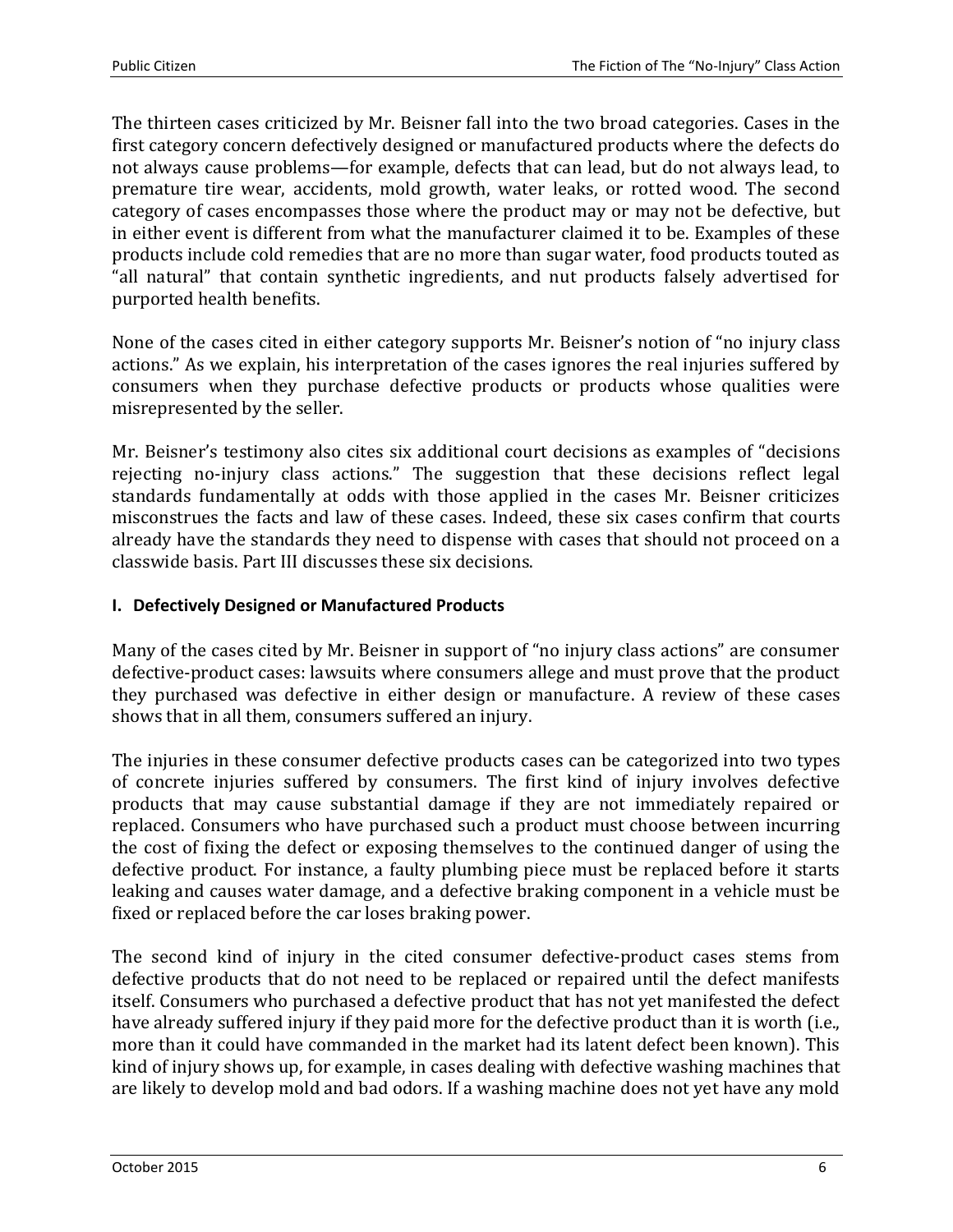or bad smell, there may be no need to go through with a costly replacement. Even so, purchasers of the defective washing machines are injured because they paid for an expensive washing machine that turns out to have a flaw that makes it less valuable.

# **A. Injury: Cost of repairing or replacing a defective product that poses a risk of substantial damage if not repaired or replaced**

*• Wolin v. Jaguar Land Rover North America, LLC*, 617 F.3d 1168 (9th Cir. 2010).

In this case, the class members bought Land Rovers that were prone to premature and uneven tire wear because of a geometry defect in the vehicle's alignment.<sup>5</sup> The plaintiffs sued for breach of warranty, violation of consumer protection laws, and unjust enrichment.<sup>6</sup> The defendant argued that individual issues would predominate because not all class members' cars had premature tire wear, and for those that did, they would have to show that the tire wear was not caused by other things, such as driving habits and weather.<sup>7</sup> Mr. Beisner's testimony takes issue with the Ninth Circuit's assertion that proof of the manifestation of the defect is not required for class certification.<sup>8</sup>

The premature tire wear may not have yet manifested itself on all of the vehicles, but all of the class members suffered the same injury: the defective geometry alignment of the Land Rovers they had purchased. To avoid premature tire wear, they would need to pay to have the alignment fixed. The defect also diminished the value of their vehicles.

*• In re Zurn Pex Plumbing Products Liability Litigation*, 644 F.3d 604 (8th Cir. 2011).

This product liability case involved brass fittings used in household plumbing systems. The brass fittings are defective because they are inevitably susceptible to stress corrosion cracking as soon as they are installed.<sup>9</sup> This condition gets worse over time and eventually causes water leaks. The plaintiffs sought damages, declaratory relief, and an order enjoining the defendant from denying warranty claims for the defective parts, among other injunctive relief. <sup>10</sup> Mr. Beisner's testimony focuses on the defendant's argument that some members of the class had not suffered any injury because their plumbing systems had not yet started leaking.<sup>11</sup>

Although some of the class members had not suffered leaks from the defective brass fittings, all of them had purchased and installed defective brass fittings and would need to pay to replace them to avoid water damage. Each class member was stuck with a plumbing

l

11 644 F.3d at 616.

<sup>5</sup> 617 F.3d at 1170.

<sup>6</sup> *Id.* at 1171.

<sup>7</sup> *Id.* at 1173.

<sup>8</sup> Testimony at 7-8.

<sup>9</sup> 644 F.3d at 609.

<sup>&</sup>lt;sup>10</sup> Second Amended Complaint, available at http://www.plainsite.org/dockets/j3vrpq4k/minnesota-districtcourt/in-re--zurn-pex-plumbing-products-liability-litigation/ (Dkt. No. 148).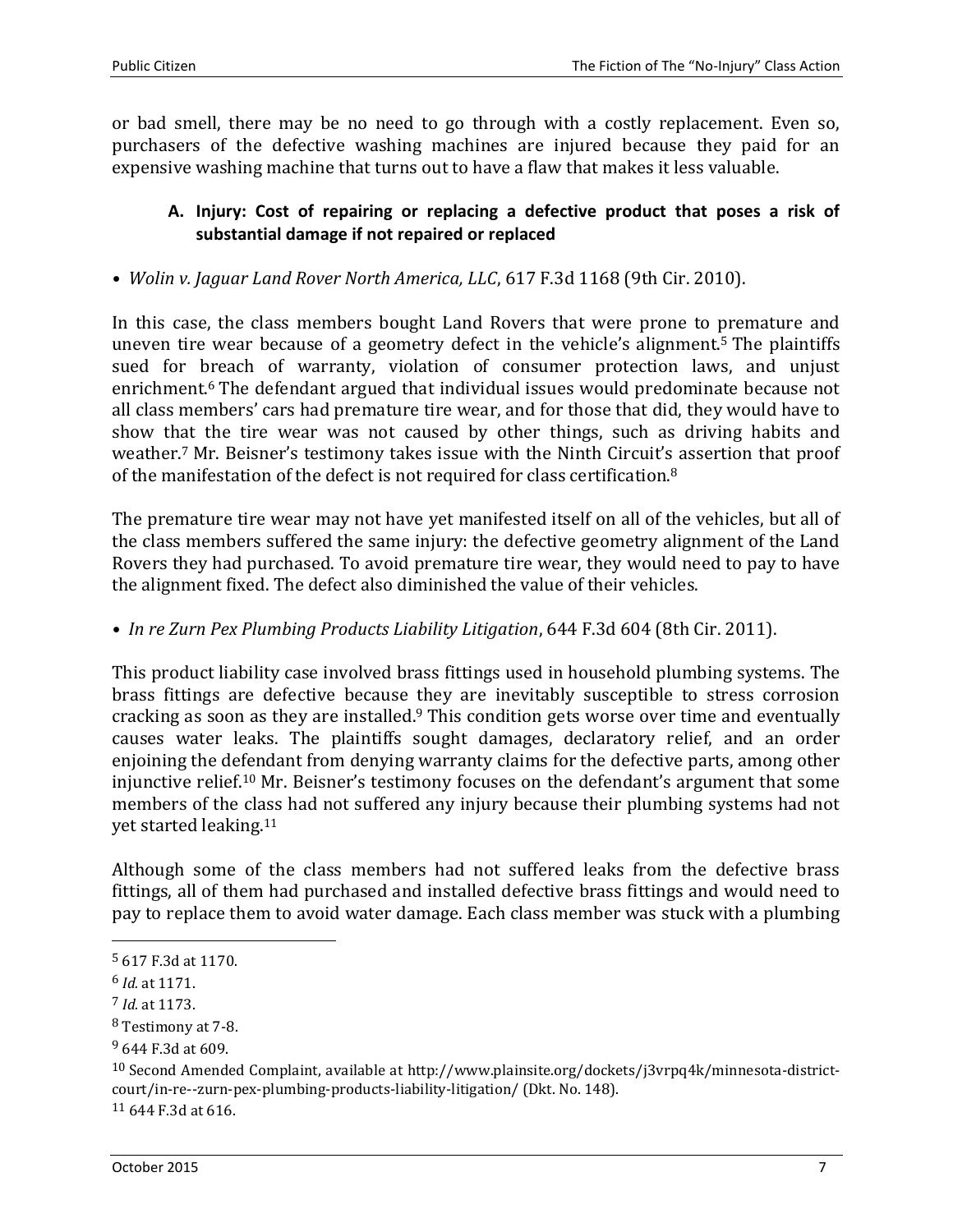piece that would fail and cause water leaks unless replaced. The need to incur replacement expenses was a real monetary injury suffered by all class members. All were likewise faced with a real threat of injury (denial of warranty claims) that could be redressed by prospective injunctive relief.

*• Banks v. Nissan North America, Inc.*, 301 F.R.D. 327 (N.D. Cal. 2013).

Certain Nissan vehicles had a defect in the brake components that caused loss of braking power. The plaintiffs sought damages, injunctive relief, and restitution. The defendant argued that the class was overbroad because it included car owners who had not experienced brake failure.<sup>12</sup> Mr. Beisner's testimony takes up this same point.<sup>13</sup>

All class members, however, had purchased Nissans with the defect. Class members whose vehicles had not yet lost braking power would either have to pay to get the braking problem fixed or continue to use a vehicle with a dangerous defect that could appear at any time, placing the driver, passengers and anyone else on the road at grave risk.

*• Eubank v. Pella Corp.*, 753 F.3d 718 (7th Cir. 2014).

This case involved casement windows with a design defect that caused them to leak, leading to water damage. The plaintiffs sought damages and an order compelling the defendants to inspect and replace the defective windows, and to reimburse customers who had already paid to repair and replace defective windows. The court certified two subclasses: One of consumers who had already repaired and replaced windows that had rotted, and the other of consumers whose windows had not yet rotted or who had not yet replaced their rotted windows.<sup>14</sup>

The Seventh Circuit, in a per curiam decision joined by Judge Posner, upheld certification of the two classes.<sup>15</sup> In doing so, the court affirmed that class members suffered two kinds of injuries: the repair costs incurred by members who had to replace their windows, and the repair costs that other members would have to incur to avoid the substantial risk of leaks for windows that had not yet rotted.<sup>16</sup>

The parties reached a settlement, which the district court approved. On appeal again, the Seventh Circuit, this time with Judge Posner writing, vacated the approval, calling the settlement "inequitable—even scandalous."<sup>17</sup> Mr. Beisner's testimony suggests that the settlement was "scandalous" because few class members submitted claims, reflecting an absence of real injury.<sup>18</sup> To the contrary: The court of appeals rejected the settlement

 $\overline{\phantom{0}}$ 

<sup>12</sup> 301 F.R.D. at 335.

<sup>13</sup> Testimony at 9.

<sup>14</sup> 753 F.3d at 721; *see also Pella Corp. v. Saltzman*, 606 F.3d 391, 392-93 (7th Cir. 2010)*.*

<sup>15</sup> *Pella Corp.*, 606 F.3d at 392.

<sup>16</sup> *Id.* at 394-95.

<sup>17</sup> 753 F.3d at 721.

<sup>18</sup> Testimony at 11-12.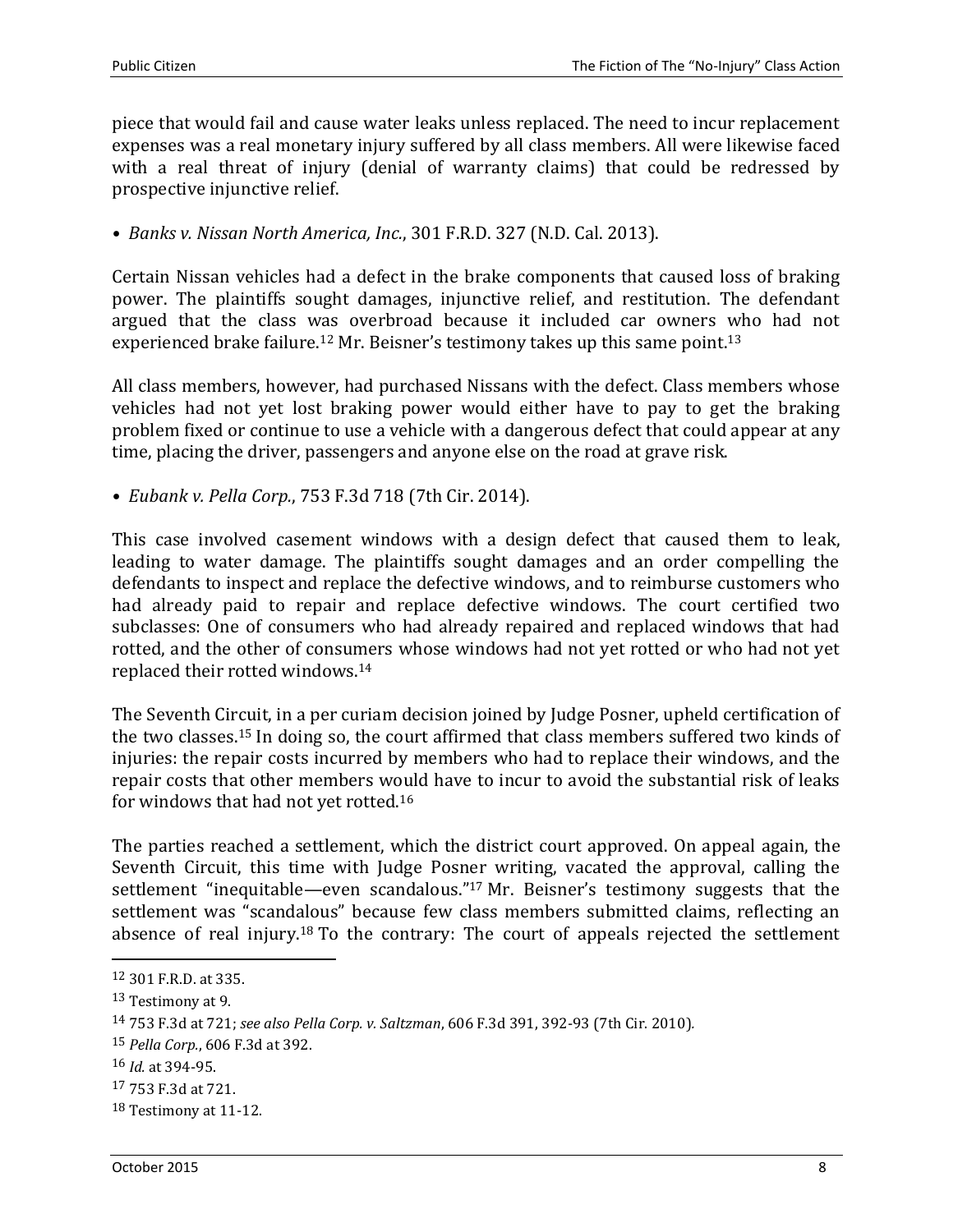because it was "stacked against the class" and favorable only to the defendant company and class counsel, rather than providing redress for the substantial injuries the court had identified the first time around as justifying both damages and prospective-relief subclasses. <sup>19</sup> That is, the settlement benefits provided would not be sufficient in relation to the quality of the claims asserted on behalf of the class. Thus, the testimony mistakes a bad settlement for a bad case. (Importantly, Judge Posner's opinion did not hold that the class should be decertified; instead, he remanded for appointment of new class representatives and class counsel to pursue the claims whose certification the court had previously affirmed.)

Having defective windows that require replacement is an injury, regardless of whether the wood has begun to rot.

*• In re IKO Roofing Shingle Products Liability Litigation*, 757 F.3d 599 (7th Cir. 2014).

The manufacturer of asphalt roofing shingles falsely told customers that the shingles met industry standards. When the defective shingles prematurely fell apart, the underlying roof and other housing structures were damaged. The complaint sought restitution, damages, declaratory relief, and injunctive relief, including an order requiring IKO to remove and replace class members' roofs with suitable alternative roofing material of the class members' choosing. <sup>20</sup> The district court denied class certification, but the Seventh Circuit reversed and remanded for application of the correct legal standard.<sup>21</sup> Mr. Beisner's testimony takes issue with the court of appeals' decision because some class members' roofing shingles had not manifested the defect.<sup>22</sup>

Whether or not the shingles have failed and caused damage to the house of each class member, the cost of replacing the shingles constitutes injury. Those who purchased the shingles must replace them to avoid the risk of substantial damage to their homes.

# **B. Injury: Paying too much for a product with a latent defect**

*• Washing Machine Cases.*

The testimony cites three class actions involving defective washing machines: *Tait v. BSH Home Appliances Corp.*, 289 F.R.D. 466 (C.D. Cal. 2012); *Glazer v. Whirlpool Corp. (In re Whirlpool Corp. Front-Loading Washer Products Liability Litigation)*, 722 F.3d 838 (6th Cir. 2013); and *Butler v. Sears, Roebuck & Co.*, 702 F.3d 359 (7th Cir. 2012), *judgment vacated,* 133 S. Ct. 2768 (2013), *judgment reinstated,* 727 F.3d 796 (7th Cir. 2013).

- 20 Third Amended Complaint available at http://c2033602.cdn.cloudfiles.rackspacecloud.com/IKO\_ Complaint.pdf.
- 21 757 F.3d at 603.

<sup>19</sup> 753 F.3d at 724.

<sup>22</sup> Testimony at 11.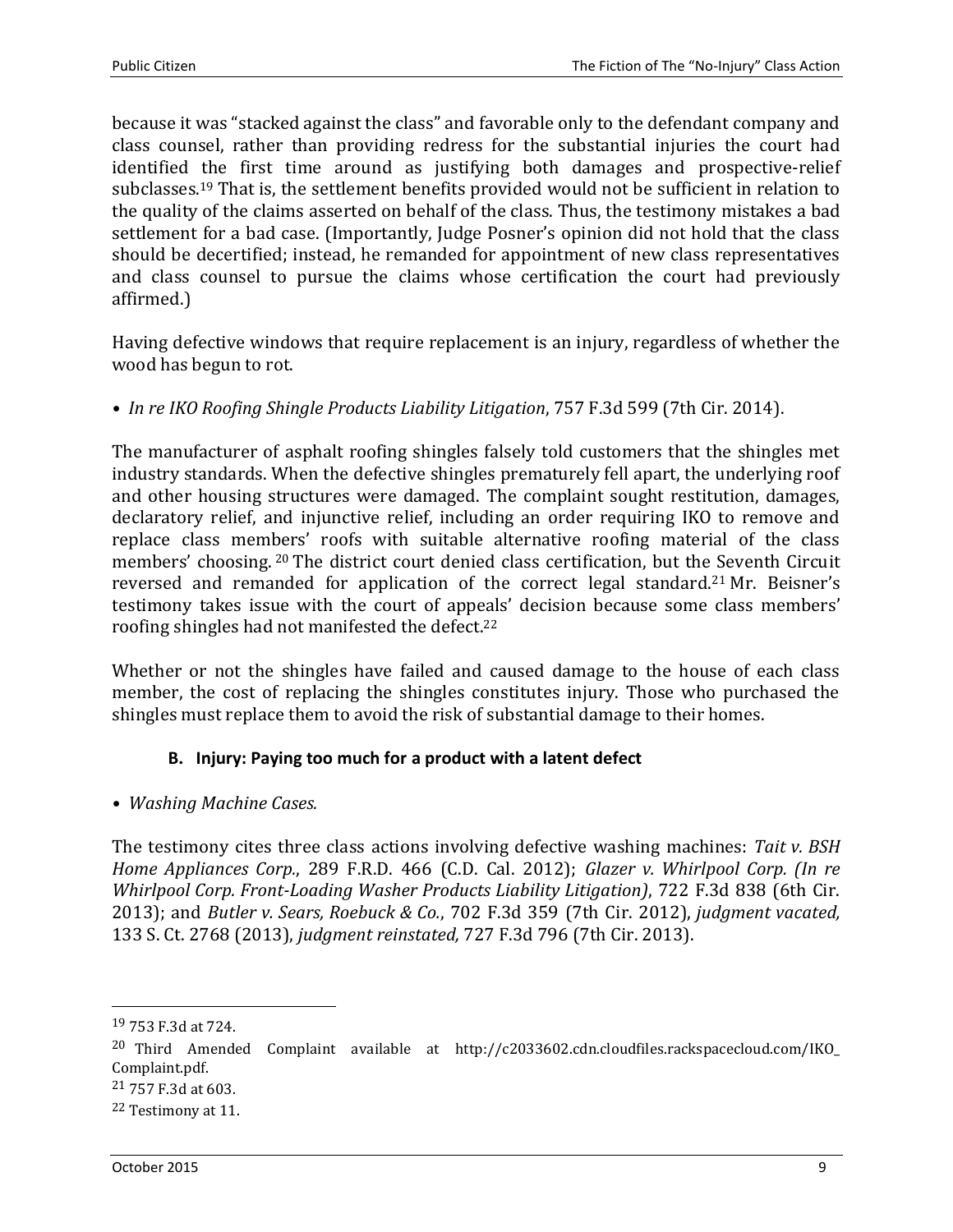In each of these cases, the plaintiffs alleged that they purchased washing machines with a design defect that the seller did not disclose, namely, a propensity to develop mold, mildew, bacteria, and foul odors. The defendants—and Mr. Beisner's testimony—argued that most of the class members' washing machines had not produced mold and therefore that most of the class members did not have an injury sufficient for standing.<sup>23</sup>

Class members, however, properly alleged injury in one of two ways: Either they purchased defective machines that developed mold, and/or they overpaid when they purchased the washing machines with an undisclosed defect. Each member of the class properly claimed an injury because each one allegedly paid a premium for a washing machine that had a hidden flaw.<sup>24</sup>

## **II. Product Misrepresentations**

Other cases cited by Mr. Beisner in support of his notion of "no injury class actions" fit within the category of product misrepresentation. Again, a review of these cases shows that consumers suffered injury. The cases involving product misrepresentations also fall into two subcategories. In the first subcategory, the product was different from what it claimed to be—for example, a product sold as a cold remedy that in fact is a worthless sugar pill. In these cases, the consumer was injured because she paid for something she did not get at all. In the second subcategory, the misrepresentation may be less fundamental—the product was what the manufacturer or seller claimed at least in some sense—but the defendant misrepresented the product's quality or attributes relevant to a consumer's decision to purchase it.

# **A. Injury: Paying for a product that is not what it claims to be**

*• Forcellati v. Hyland's, Inc.*, 2014 WL 1410264 (C.D. Cal. Apr. 9, 2014).

The plaintiffs alleged that the defendants' homeopathic children's cold and flu products were no more than sweetened and flavored water with very dilute active ingredients, and thus, that defendants' claims that the products provided fast, safe, and effective relief from cold and flu symptoms were false. The complaint sought declaratory relief, damages, and injunctive relief to prevent the defendants from continuing the misleading conduct. Mr. Beisner's testimony highlighted the defendants' argument that the commonality requirement was not met because some members of the class were satisfied with the product and, therefore, were not injured.<sup>25</sup>

<sup>23</sup> *Tait*, 289 F.R.D. at 479; *Glazer*, 722 F.3d at 849, 857; *Butler*, 702 F.3d at 362.

<sup>24</sup> *Glazer* subsequently proceeded to trial, and the jury returned a verdict for the defendant, Whirlpool. *See In re Whirlpool Corp. Front-Loading Washer Products Liability Litigation*, Case No. 1:08-wp-65000 (N.D. Ohio Oct. 31, 2014). The verdict for Whirlpool does not call into question the propriety of pursuing the claims as a class, but instead reflects the jury's finding that the class failed to prove its claims. If the verdict is upheld on appeal, it will prove no more than that the system worked: A large group of plaintiffs claiming a cognizable common injury sued, and when they failed to prove their claim, the defendant got the benefit of a judgment against the entire class.

<sup>25</sup> 2014 WL 1410264, at \*9; Testimony at 11.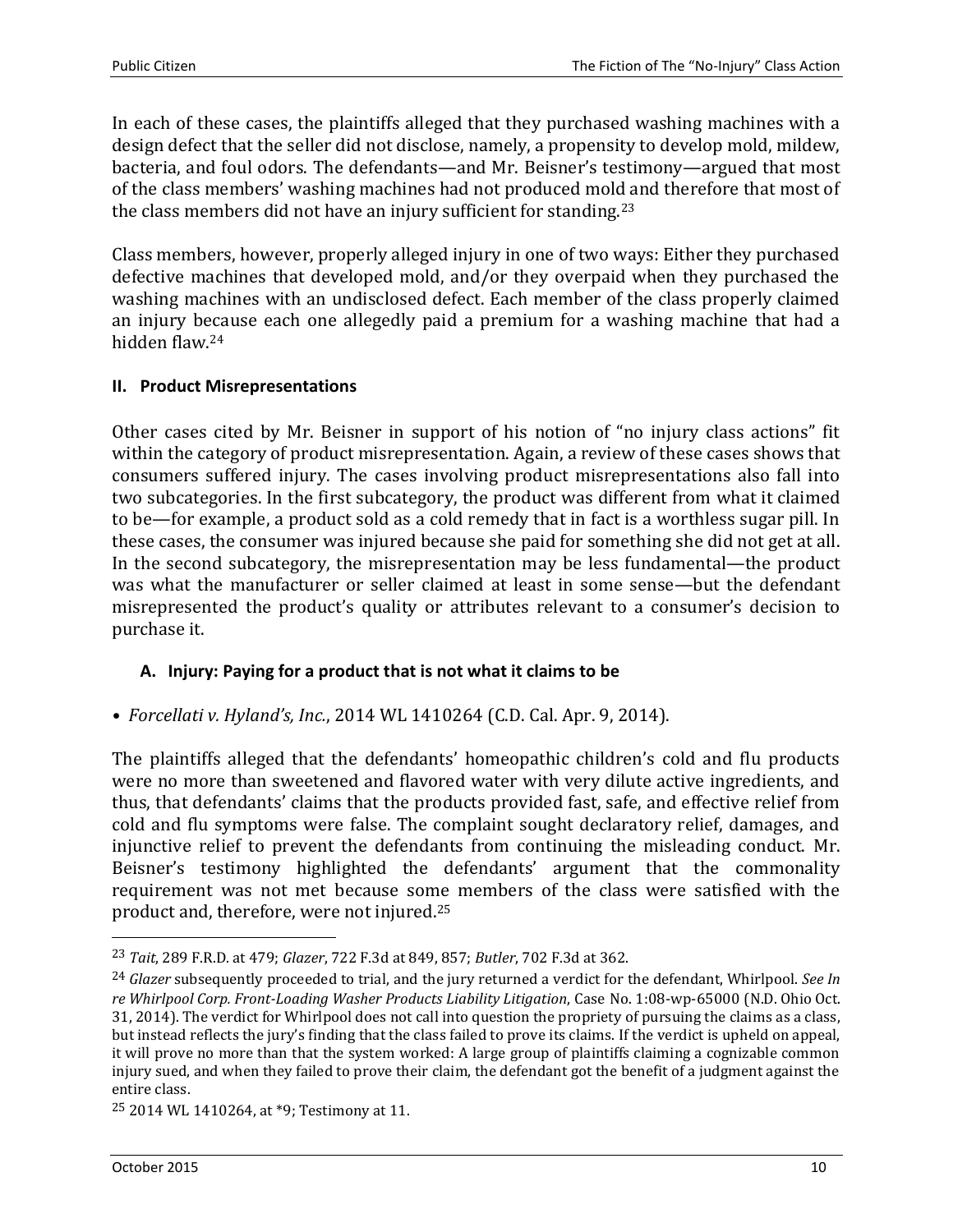All class members were injured because they purchased a product that falsely purported to contain certain ingredients and, as a result, was not the product that they thought they were buying. In addition, the product did not provide effective cold relief and the plaintiffs alleged that any effectiveness was because of the placebo effect.<sup>26</sup>

Paying anything for a worthless product falsely represented as having medicinal value is obviously an injury. The argument that being hoodwinked into paying for snake-oil is not an injury—or that consumers who remain deceived about the fact that the product is a sham are not injured—is strikingly indicative of the breadth of the attempt to apply the misleading "no-injury" label to class actions.

# **B. Injury: Purchasing a product based on misrepresentations about the product's attributes**

Where misrepresentations do not go to the essence of a product, but to qualities that may be of greater or lesser importance to different consumers, class actions based on the misrepresentation may in some cases include some class members who were not injured. Whether the class includes uninjured members depends in part on whether the proof establishes that all members paid a premium based on the misrepresentations (which would establish injury to the entire class). Even absent a claim of a premium paid by all members, however, the possibility that some class members may not have suffered injury should not bar class certification. Whether an individual class member was injured by a misrepresentation about the product is an issue properly considered at the remedy stage.

*• Bruno v. Quten Research Institute, LLC*, 280 F.R.D. 524 (C.D. Cal. 2011).

The plaintiffs purchased a dietary supplement called Qunol. Qunol's manufacturer claimed that its active ingredient had "6X BETTER ABSORPTION" and was "6 Times More Effective" than competing brands of the supplement. The complaint alleged that these claims were untrue and sought an order requiring the defendants to disgorge unjust enrichment, destroy misleading and deceptive advertising materials and product labels, and pay restitution and statutory damages. In response, the defendant argued that the claims of better absorption did not cause any injury to the named plaintiff because the premium price for the product was due to the product's liquid form, not due to its absorption properties.<sup>27</sup> The defendants also challenged the standing of class members, arguing that proof of standing would require fact-intensive, individualized inquiries.<sup>28</sup> Mr. Beisner's testimony suggests that the court "refused to consider the class members' actual experience with the product," instead incorrectly focusing on the whether the misrepresentations were misleading.<sup>29</sup>

 $26$  *Id.* at  $*9$ .

<sup>27</sup> 280 F.R.D. at 530 n.2.

<sup>28</sup> *Id.* at 531.

<sup>29</sup> Testimony at 8.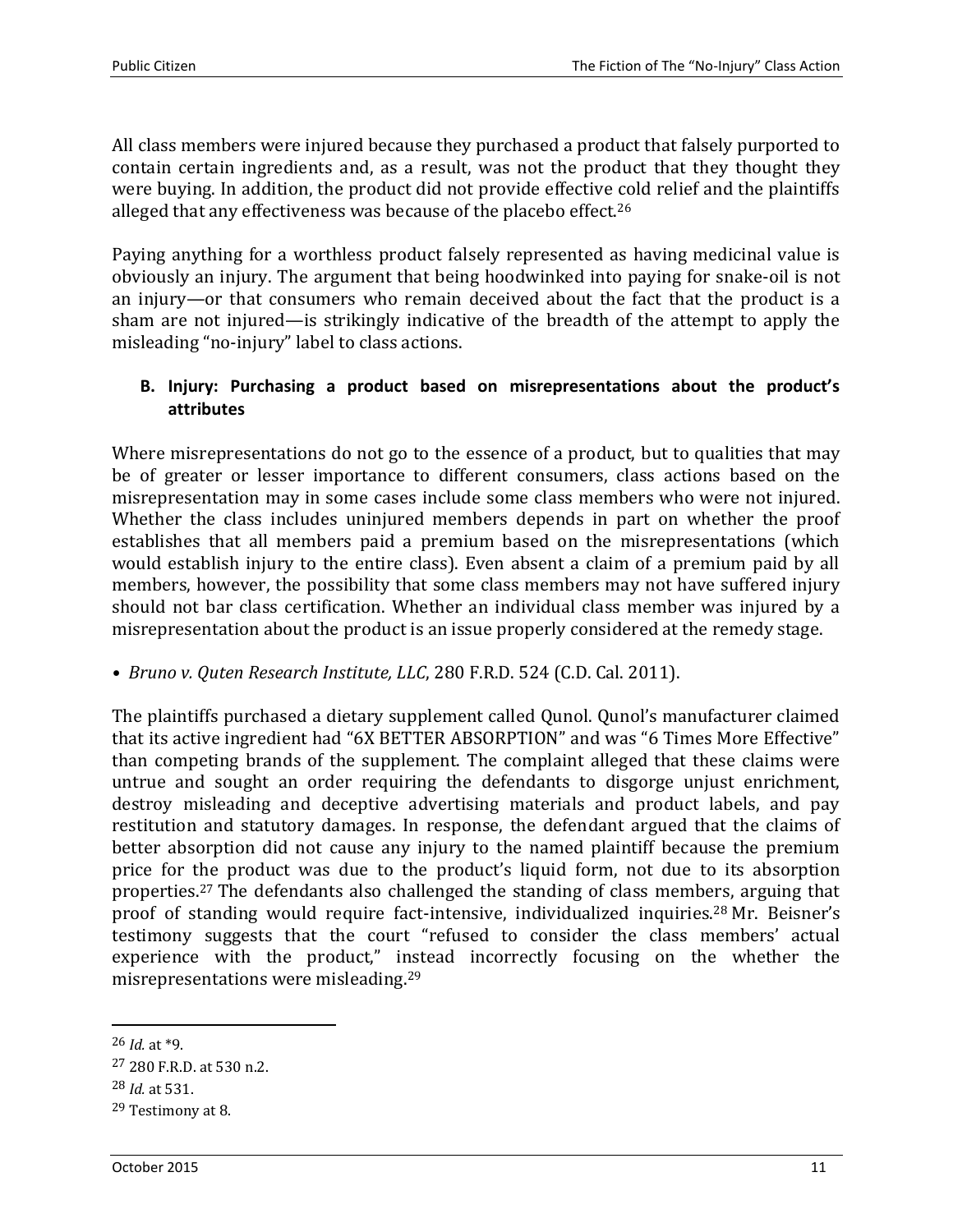Whether or not the manufacturer charged a premium because of the effectiveness claim or because of the liquid form, the plaintiffs bought something that was not what it purported to be. They paid for a product that falsely claimed to be more effective than competing brands. A settlement agreement approved by the court provided that the defendant would pay damages and prohibited the defendants from labeling the product as more effective or as providing more absorption unless those claims were supported by scientific evidence.<sup>30</sup>

*• Lilly v. Jamba Juice Co.*, 2014 WL 4652283 (N.D. Cal. Sept. 18, 2014).

The plaintiffs purchased smoothie kits that claimed to be "All Natural" but in fact contained unnatural ingredients. The plaintiffs sought a full refund, an order requiring the seller to give up all profits it had made on the product, and injunctive relief. Although the defendant did not contest that consumers who bought the smoothie kits based on the "All Natural" misrepresentation had stated an injury, the defendant argued that some class members may have purchased the smoothie kits for reasons other than the "All Natural" label and, therefore, were not injured.<sup>31</sup> Mr. Beisner's testimony notes that the plaintiffs did not allege having experienced any problems with the juice.<sup>32</sup>

The problem all class members experienced with the juice was that they paid a premium for a supposedly all-natural product. For that reason, they all suffered injury. Class members who purchased the product because of the misrepresentation were also injured because they did not receive the claimed benefit. The case settled and the settlement agreement include an injunction requiring the defendant to re-label the products.<sup>33</sup>

*• Zeisel v. Diamond Foods, Inc.*, 2011 WL 2221113 (N.D. Cal. June 7, 2011).

The class members purchased shelled walnuts with packaging claiming that the omega-3 in walnuts would promote heart health.<sup>34</sup> The plaintiffs alleged that the labeling was misleading because the research does not conclusively support those findings. The complaint sought damages in the amount paid to purchase the walnuts and an order enjoining Diamond from advertising its products in a misleading manner. As noted in Mr. Beisner's testimony, the defendant argued that the named plaintiff was not injured because he had said he would continue to purchase walnuts regardless of the health claims.<sup>35</sup> The defendant also argued that the absent class members lacked standing and could not show class-wide reliance on the health claim.<sup>36</sup>

Class members who purchased the product because of the misrepresentation were injured. Class members who would have purchased the walnuts regardless of the

 $\overline{\phantom{0}}$ 

<sup>30</sup> *Bruno v. Quten Research Inst., LLC*, 2013 WL 990495, at \*1 (C.D. Cal. Mar. 13, 2013).

<sup>31</sup> 2014 WL 4652283, at \*7.

<sup>32</sup> Testimony at 9.

<sup>33</sup> *Lilly v. Jamba Juice Co.*, 2015 WL 2062858, at \*7 (N.D. Cal. May 4, 2015).

<sup>34</sup> 2011 WL 2221113, at \*1.

<sup>35</sup> *Id.* at \*4; Testimony at 9-10.

<sup>36</sup> 2011 WL 2221113, at \*1.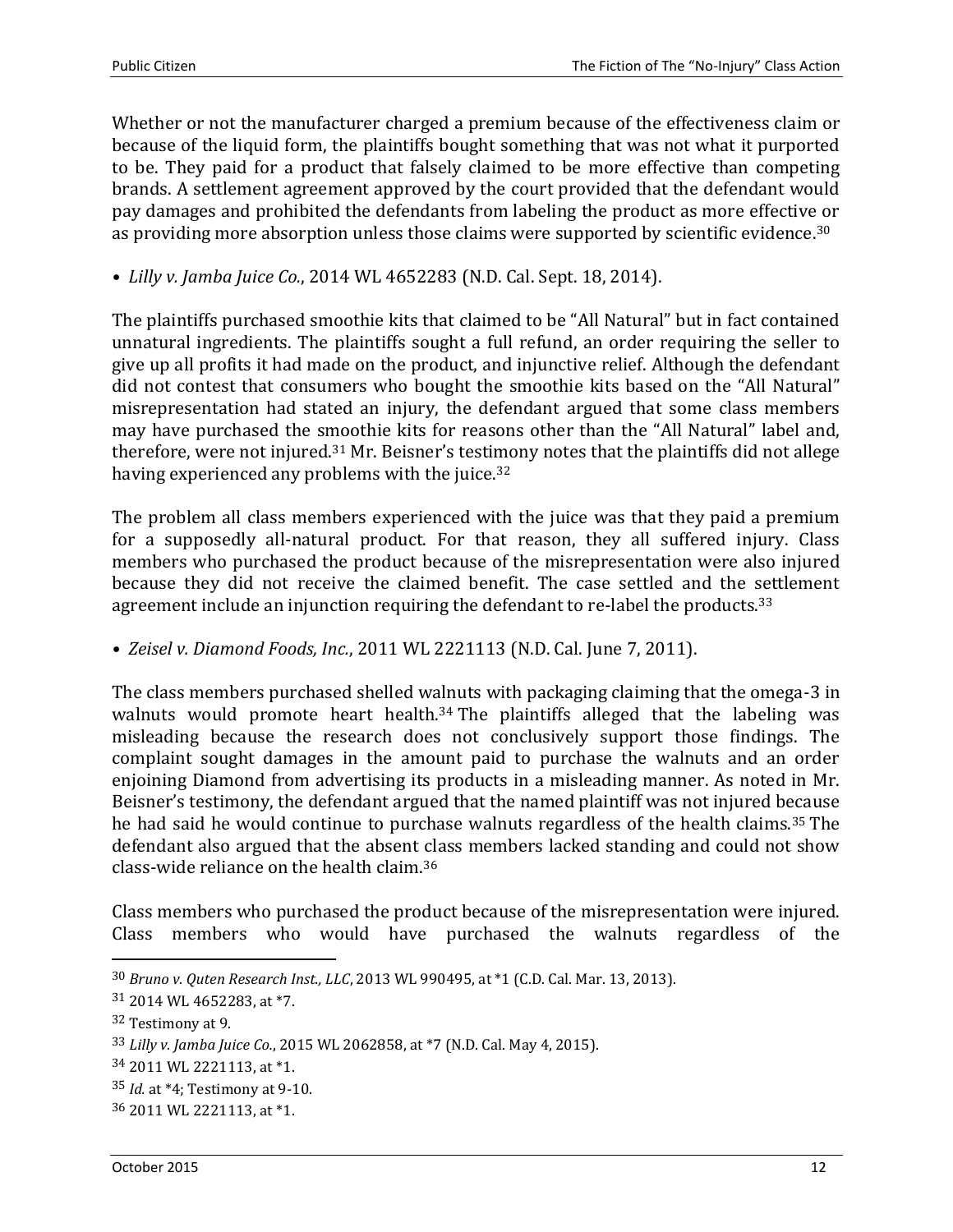misrepresentation were also injured if they paid a premium for the claimed health benefit, an issue that would properly be considered at the remedy stage. As part of a settlement approved in 2012, Diamond paid restitution and agreed to change its labels and website.<sup>37</sup>

*• Thurston v. Bear Naked, Inc.*, 2013 WL 5664985 (S.D. Cal. July 30, 2013).

The plaintiffs brought claims against Bear Naked for marketing as "natural" 11 food products that contained synthetic ingredients. Among other remedies, the complaint sought damages, restitution, and an order enjoining Bear Naked from advertising misleadingly. Mr. Beisner's testimony repeats the defendant's argument that the class included members who were unaffected by, or not exposed to, the "natural" misrepresentations on Bear Naked products and therefore lacked standing.<sup>38</sup>

All class members were injured if they paid a premium for the claimed "natural" benefit. If there was no premium for that claimed benefit, class members who purchased the product based on the "natural" claim were injured. Class members who would have purchased the product regardless of the claim were not injured—an issue properly considered at the remedy stage.

## **III. Courts Apply Appropriate Standards to Dispense With Cases That Should Not Proceed as Class Actions.**

Although consumers claimed real injuries in every case, Mr. Beisner argues that the thirteen cited decisions demonstrate "a growing embrace of overbroad, no-injury class actions" and represent a departure from a "long line of decisions rejecting no-injury class actions."<sup>39</sup> He then discusses six decisions as examples of how courts used to reject the types of class actions that Mr. Beisner contends courts now improperly allow to proceed.<sup>40</sup> His testimony, however, similarly misconstrues these six cases. A review of the cases shows that the difference between the outcomes in those cases and the cases he criticizes does not demonstrate a change in the law or a trend toward accepting cases that do not involve real claims of injury.

In fact, the six cases cited by Mr. Beisner as examples of decisions properly rejecting class actions are generally consistent with the thirteen cases he criticizes. The differences reflect differences in the facts and circumstances, not a change in standards courts use to determine legal injury and thus certify a class. Indeed, many of the six decisions are contemporaneous with the thirteen decisions Mr. Beisner criticizes. Both sets of decisions illustrate that courts have applied, and continue to apply, appropriate standards to determine whether to grant class certification.

<sup>37</sup> *Zeisel v. Diamond Foods, Inc.*, 2012 WL 4902970 (N.D. Cal. Oct. 16, 2012).

<sup>38</sup> 2013 WL 5664985, at \*3; Testimony at 10.

<sup>39</sup> Testimony at 3, 7.

<sup>40</sup> *Id*. at 4-7.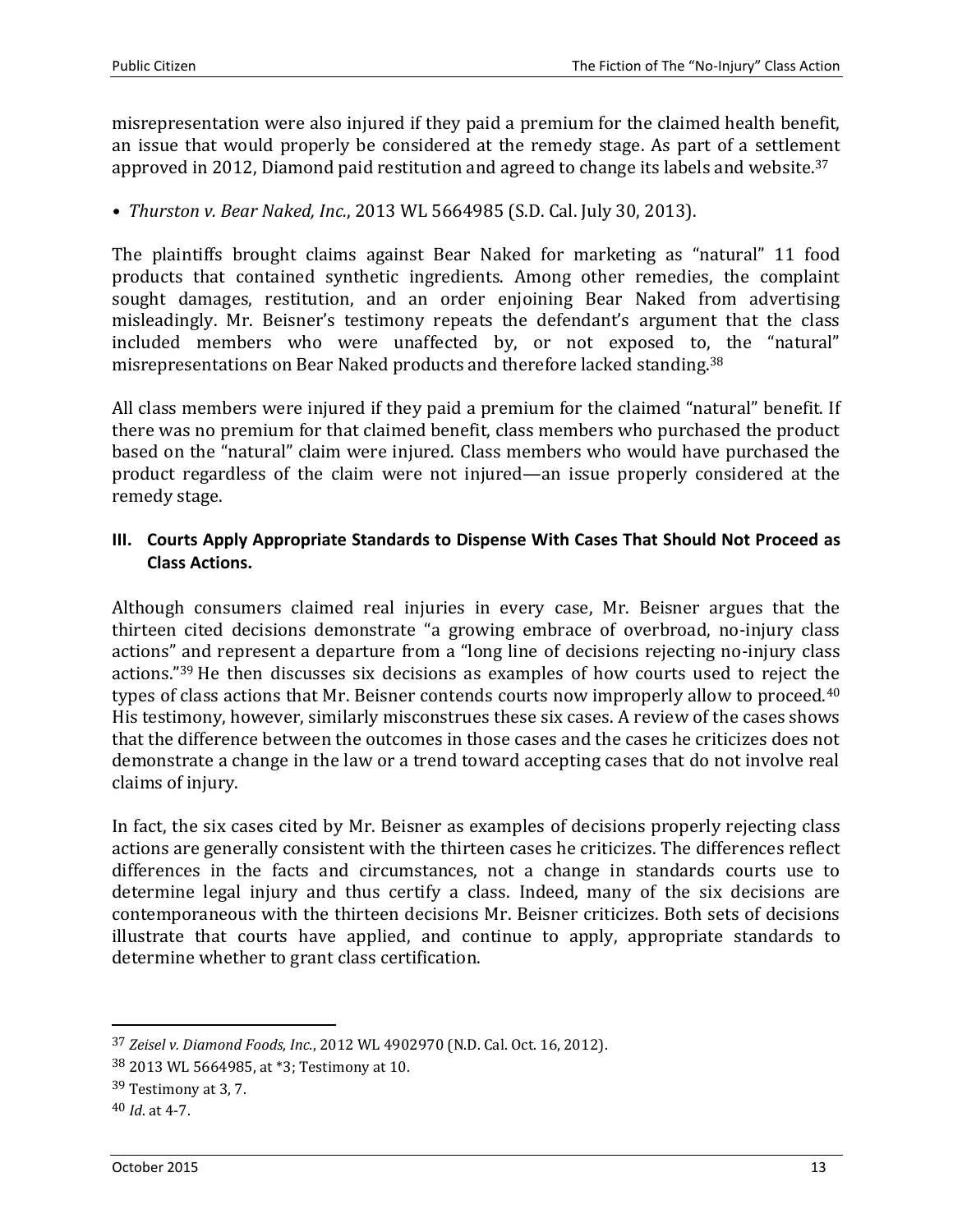## **A. Failure to State a Cause of Action**

Of the six cases cited by Mr. Beisner to support his notion that courts previously rejected class certification for "no-injury" class actions, the courts dismissed the claims in three for failure to state a cause of action, before reaching the issue of class certification, because the allegedly defective products did not cause any harm to the named plaintiffs. Mr. Beisner's testimony suggests that these types of cases are generally similar to class actions where some class members own defective products that have not yet caused damage—for example, the class action in *In re Zurn Pex Plumbing Products Liability Litigation*, where some class members had brass fittings that had not yet failed. Unlike *Zurn Pex*, however, the three cases Mr. Beisner holds up as models in this regard concerned products with alleged defects that did not create any hazard; no facts indicated that the defects could lead to harm. A product that poses a merely speculative risk of harm is different from a product with a defect that has already caused harm to some class members, where the risk of harm is present and real—such as the risk of damage created by defective geometry alignment in vehicles, defective casement windows, or defective vehicle braking systems. Faced with claims that the products posed only speculative risks of speculative injuries, the courts properly dismissed the three cases.

*Lee v. General Motors Corp.,* 950 F. Supp. 170 (S.D. Miss. 1996).

The plaintiffs alleged that the detachable fiberglass roofs on their Chevrolet Blazers were defective because they did not meet General Motors' safety specifications.<sup>41</sup> The plaintiffs had suffered no personal injury: There had been no accidents involving the vehicles at issue, and all of the vehicles owned by the purported class members had been driven without incident for at least five years.<sup>42</sup> Finding that it was mere conjecture that the fiberglass roofs could fail and cause harm, the court dismissed the case for failure to state a cause of action.

*Yost v. General Motors Corp.*, 651 F. Supp. 656 (D.N.J. 1986).

The plaintiff alleged that the vehicle's engine would allow oil, water, and coolant to mix in the crankcase, which could cause damage that in turn could cause safety problems.<sup>43</sup> The court dismissed the case, based on breach of warranty and fraud claims, explaining that, under state law, "[d]amage is a necessary element of both counts," and the plaintiff "has not alleged that he has suffered any damages."<sup>44</sup> Whether or not the decision was correct on the facts, it is consistent in principle with cases allowing defect claims to proceed.

<sup>41</sup> 950 F. Supp. 170, 172.

<sup>42</sup> *Id.* at 172, 174.

<sup>43</sup> 651 F. Supp. at 657.

<sup>44</sup> *Id*.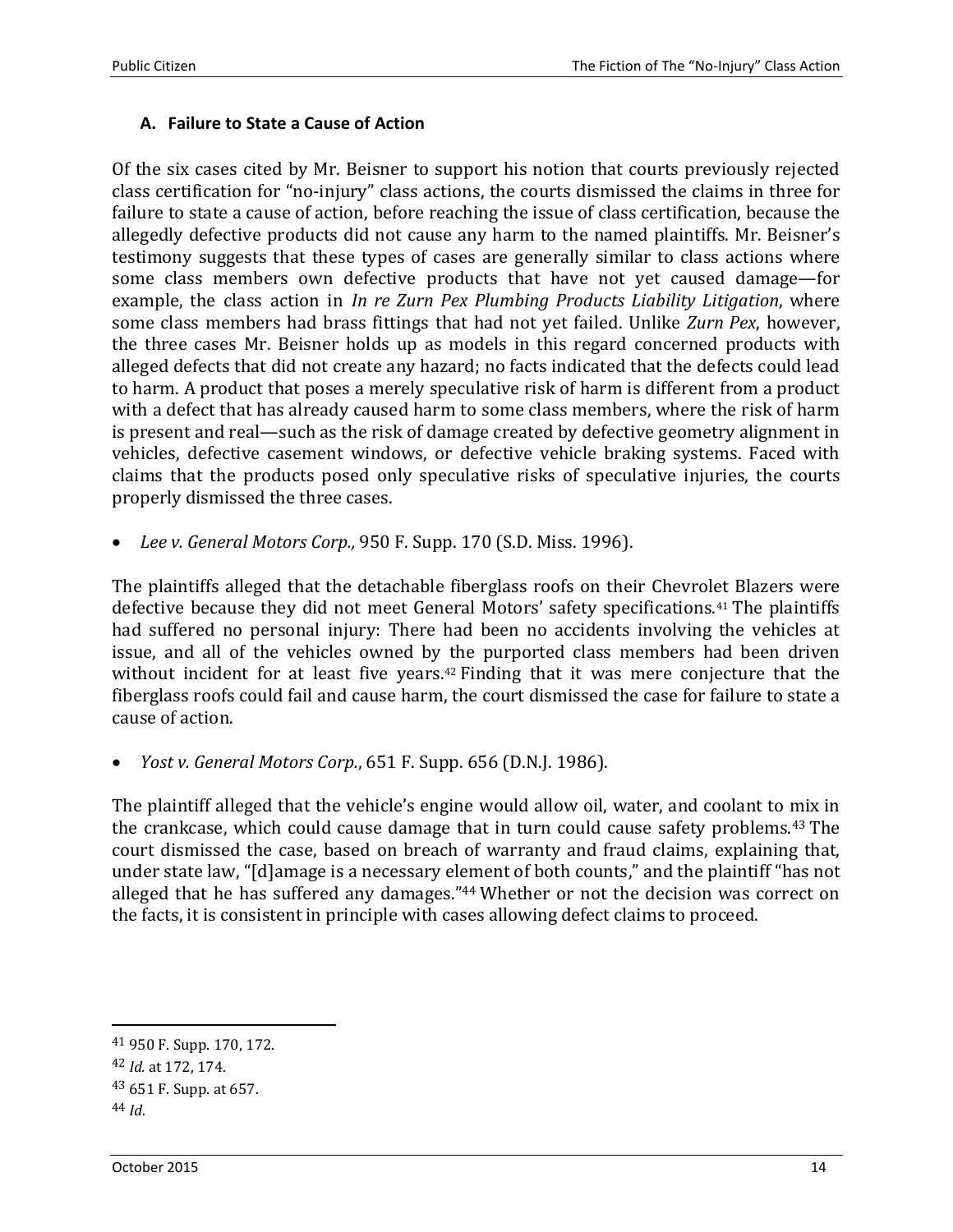*Yu v. IBM*, 732 N.E.2d 1173 (Ill. App. Ct. 2000).

The plaintiff purchased software that allegedly was not Y2K (Year 2000) compliant.<sup>45</sup> The defendant had made available a free fix that could be downloaded from the internet or installed from a free CD-ROM, and, after filing the complaint, the plaintiff installed the free upgrade and verified that it worked.<sup>46</sup> The court dismissed the case for failure to state a cause of action because there was no allegation of actual injury and because the case was moot.<sup>47</sup> The complaint offered only speculation that the software might not work after December 31, 1999.<sup>48</sup>

## **B. Class Action Standards**

The three remaining cases demonstrate that courts continue to apply existing Rule 23 standards to weed out cases that should not proceed on a classwide basis. These cases were dismissed based upon their particular facts and circumstances, using the same legal standards applied in the thirteen decisions Mr. Beisner attacks, not based on a finding that the plaintiffs were seeking to bring a "no-injury" class action.

*Burton v. Chrysler Grp. LLC*, 2012 WL 7153877 (D.S.C. Dec. 21, 2012).

The plaintiffs brought a putative class action alleging that certain Dodge Ram trucks were manufactured with an exhaust system defect that caused excessive soot accumulation, leading to a variety of problems.<sup>49</sup> The court denied the motion for class certification because the plaintiffs "failed to specify a specific defective component and instead list various problems that can result from an alleged defect." Thus, the court held, the plaintiffs could not establish commonality.<sup>50</sup> The court also explained that uncertainty regarding how many trucks with the unspecified defect were experiencing problems "highlight[ed]"

<sup>45</sup> 732 N.E.2d at 1175.

<sup>46</sup> *Id.* at 1176.

<sup>47</sup> *Id.* 1177-78.

<sup>48</sup> In a footnote, Mr. Beisner cites *Weaver v. Chrysler Corp.*, 172 F.R.D. 96 (S.D.N.Y. 1997), and *Ford Motor Co. v. Rice*, 726 So. 2d 626 (Ala. 1998), as examples of "other courts [that have] followed the same approach." Testimony at 5 n.13. In *Weaver*, the plaintiff alleged that integrated child safety seats were defective because the shoulder strap would unlatch, but failed to allege that the child safety seat in his vehicle had ever malfunctioned; the court held that under relevant principles of state tort law, his claims of economic injury were not sufficient to state a claim. *Weaver*, 172 F.R.D. at 98-99. Whether that ruling was correct or not under applicable principles of substantive state law has no bearing on whether claims of economic injury can support class treatment where such claims support a cause of action under relevant law. In *Rice*, the named plaintiffs alleged that their SUVs had a design defect that gave them a propensity to roll over, but none of the plaintiffs' vehicles had rolled over and none of them could point to any adverse economic consequences from the alleged defect. *Rice*, 726 So. 2d at 627. The state court determined that substantive state law did not allow a cause of action in such circumstances—a determination that is not contrary to decisions allowing certification of classes where such allegations do state a claim under applicable law.

<sup>49</sup> 2012 WL 7153877, at \*1.

<sup>50</sup> *Id.* at \*4.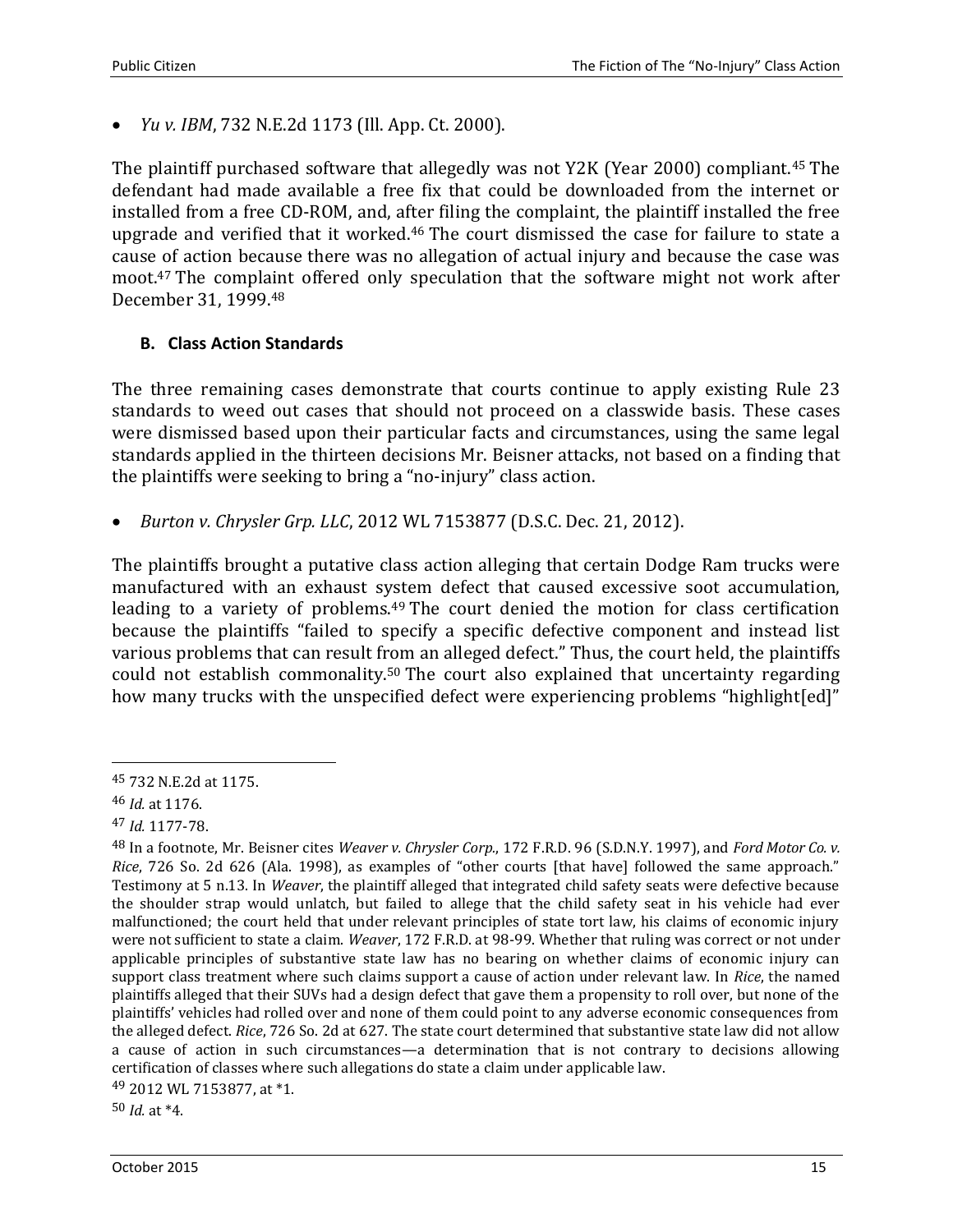the lack of commonality among putative class members.<sup>51</sup> Whether or not the court was correct or not to find a lack of commonality on the particular facts, the case illustrates that where class members' injuries are not the result of a common circumstance, existing Rule 23 standards provide a ready means to prevent certification.

*Kachi v. Natrol, Inc.*, 2014 WL 2925057 (S.D. Cal. June 19, 2014).

The plaintiff alleged that some of Natrol's fitness supplements falsely claimed to improve male sexual performance, immunity, and cardiovascular function by increasing the levels of Nitric Oxide in the blood, when in fact the products did not metabolize into Nitric Oxide.<sup>52</sup> The evidentiary record before the court indicated that although the fitness supplements were ineffective when used by healthy individuals, they were effective when used by unhealthy individuals.<sup>53</sup> Because the class included both healthy and unhealthy individuals, the court denied class certification on the grounds of commonality and typicality, noting that the class definition was "woefully overbroad."<sup>54</sup> The court also dismissed the case for lack of subject matter jurisdiction for failure to meet the amount in controversy requirement necessary to establish federal jurisdiction based on diversity.<sup>55</sup> The case does not, as Mr. Beisner's testimony suggests, reflect a court's rejection of certification in a case involving no injury, but rather illustrates that differences among members of a proposed class may at times prevent a broad certification. Here, a narrower class involving the group that suffered injury would have been appropriate, but was not possible because of the absence of diversity jurisdiction.

*Feinstein v. Firestone Tire & Rubber Co.*, 535 F. Supp. 595 (S.D.N.Y. 1982).

These three consolidated cases arose from defects in Firestone tires.<sup>56</sup> Most of the tires at issue in the suit "led full and uneventful lives," remaining failure-free for the number of miles for which they were guaranteed.<sup>57</sup> The court determined that the owners of these functioning tires—a majority of the putative class—had not suffered any injury and had failed to state a cause of action.<sup>58</sup> Because a majority of the putative class members did not have a claim for relief, the court denied class certification.<sup>59</sup> The case does not in any way call into doubt the correctness of decisions certifying classes based on injuries widely (even if not always universally) shared among class members.

53 *Id.* at \*5.

 $\overline{a}$ 

- 54 *Id.* at \*5 n.2.
- 55 *Id*. at \*6.
- 56 535 F. Supp. at 597.
- 57 *Id.* at 601.
- 58 *Id.* at 602.
- 59 *Id.* at 603.

 $51$  *Id.* at  $*6$ .

<sup>52</sup> 2014 WL 2925057, at \*1.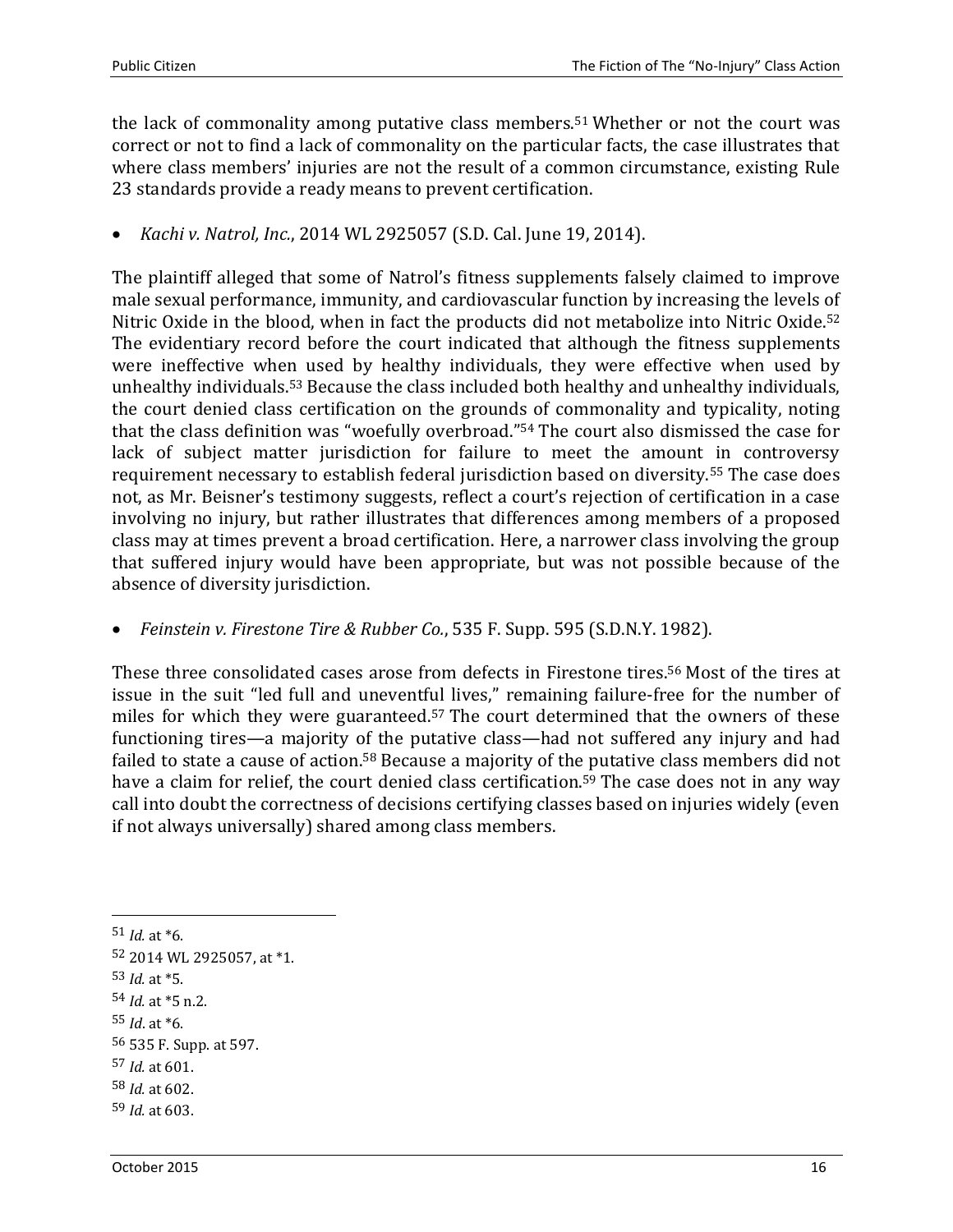## **Beyond The Consumer Context: Similar Injuries as the Basis for Standing in Securities Law, Trademark Law, and Antitrust Law**

Consumer standing to pursue the types of cases criticized by Mr. Beisner is well-supported by principles applicable to cases in other contexts, where similar types of injuries are accepted without question as a proper basis for both standing and the award of substantial damages. As discussed below, firmly established principles of securities law, trademark law, and antitrust law support a consumer's standing and right to a remedy where the consumer purchased a functional product based on a misrepresentation (or omission), or where the consumer overpaid because the product was defective. In these areas, overpayment has long been recognized as an injury sufficient to state a claim for relief.

## **I. Securities Litigation**

Federal securities law mandates accurate and complete information in securities offerings and transactions. The law's focus on providing information to purchasers—and its recognition of an injury when faulty information renders purchasers worse off—creates strong parallels between securities litigation and consumer misrepresentation litigation, where plaintiffs similarly allege an injury stemming from inaccurate or incomplete information. As discussed below, the parallels exist both with respect to the causes of action in these two areas and with respect to the common purposes underlying both kinds of suits.

## **A. Background and Operation of Federal Securities Regulation**

## **1. Securities regulation generally**

Congressional regulation of securities arose in response to the 1929 stock market crash and "reports of widespread abuse in the securities industry."<sup>60</sup> Although many states had enacted laws regulating securities, dubbed "blue sky laws," the state laws had proved insufficiently effective to stave off "outrageous conduct by securities promoters." Over the next decade, Congress enacted a series of statutes aimed at the securities industry; in addition to periodic amendments to those Acts, Congress enacted additional major securities statutes in 1970 and 2002.<sup>61</sup>

<sup>60</sup> *Cent. Bank of Denver, N.A. v. First Interstate Bank of Denver, N.A*., 511 U.S. 164, 170 (1994); *see also SEC v. Capital Gains Research Bureau, Inc.*, 375 U.S. 180, 186–87 (1963) ("'It requires but little appreciation . . . of what happened in this country during the 1920's and 1930's to realize how essential it is that the highest ethical standards prevail' in every facet of the securities industry." (alterations in original) (quoting *Silver v. New York Stock Exch*., 373 U.S. 341, 366 (1963))).

<sup>61</sup> *See* 1 *Treatise on the Law of Securities Regulation* § 1.2 (discussing the Securities Act of 1933, the Securities Exchange Act of 1934, the Public Utility Holding Company Act of 1935 (repealed in 2005), the Trust Indenture Act of 1939, the Investment Company Act of 1940, the Investment Advisers Act of 1940, the Securities Investor Protection Act of 1970, and the Sarbanes-Oxley Act of 2002).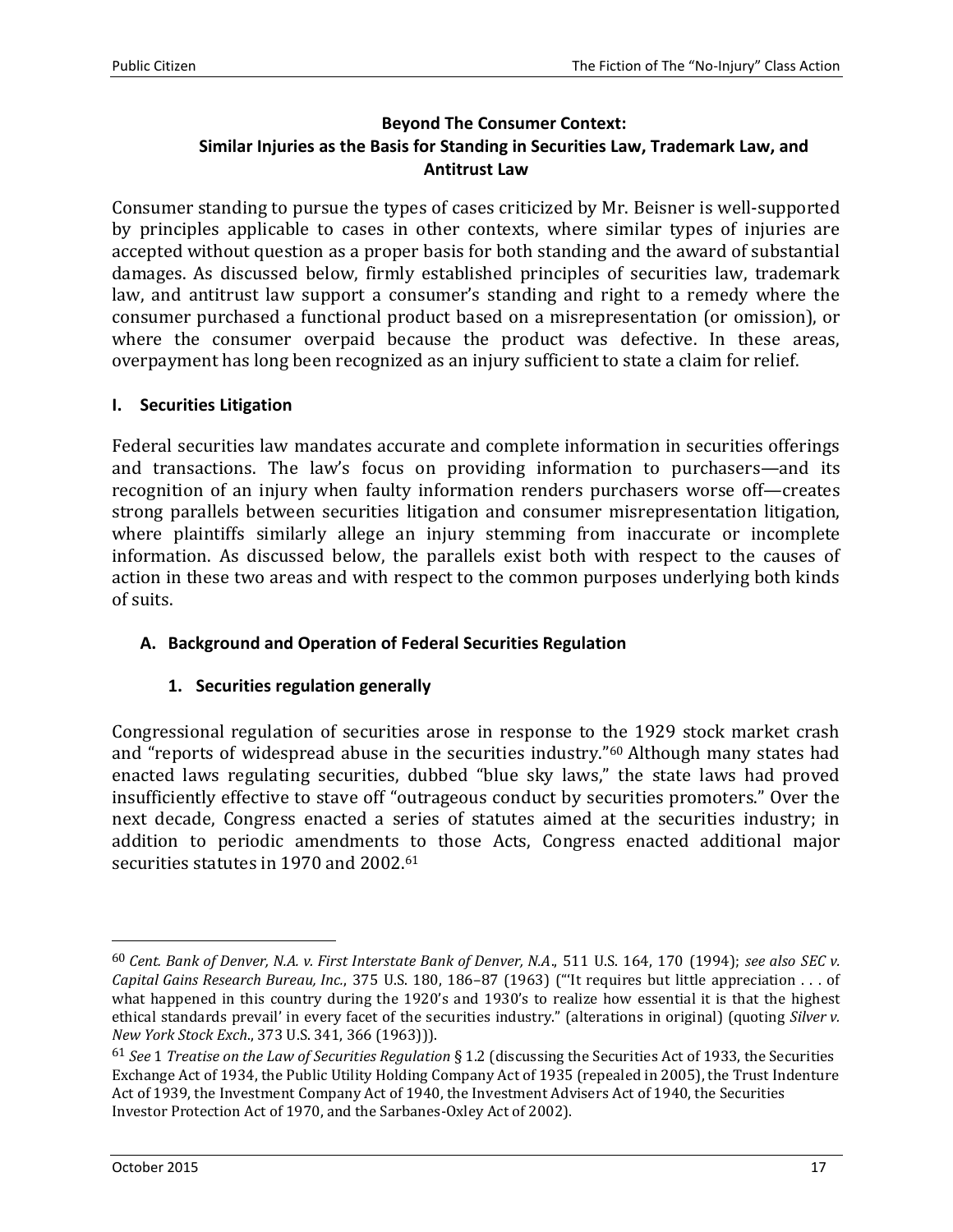Two kinds of "regulatory philosophies" characterize securities regulation generally: "merit regulation" or "disclosure."<sup>62</sup> The former approach—widely employed in state blue sky laws at the time Congress entered the field<sup>63</sup>—"seek[s] to protect investors by prohibiting transactions that authorities deem unfair or unjust."<sup>64</sup> Deviating from that state practice, Congress has adopted the latter approach in federal legislation.<sup>65</sup>

That disclosure approach manifests in a variety of forms in federal securities regulation. For example, some statutes require certain information to be made available at the time of a public offering, <sup>66</sup> while others mandate annual and quarterly reporting. <sup>67</sup> Other provisions create liability for failures to disclose fully or accurately, by, for example, permitting SEC enforcement actions,<sup>68</sup> or providing for private causes of action by those alleging an injury resulting from misstatements or omissions in required disclosures.<sup>69</sup> This last form of securities regulation—the creation of private actions for those alleging an injury stemming from the information provided to them during transactions—creates the most direct parallel between securities regulation and consumer misrepresentation suits.

## **2. Section 10(b) fraud suit**

Section 10(b) of the Securities Exchange Act of 1934 prohibits the use of "manipulative or deceptive device[s]" "in connection with the purchase or sale of any security."<sup>70</sup> Broadly speaking, this section allows a plaintiff to recover when she can show that, in purchasing securities, she relied on some material misrepresentation to her detriment. For example, the plaintiffs in *Matrixx Initiatives, Inc. v. Siracusano*, were found to have stated a claim within section 10(b) by alleging that Matrixx Initiatives had made misleading statements about one of its products, Zicam, in public statements and a press release.<sup>71</sup> Several medical professionals had contacted Matrixx about the possibility that Zicam had caused some

l

71 131 S. Ct. 1309 (2011).

<sup>62</sup> *A.S. Goldmen & Co. v. New Jersey Bureau of Sec*., 163 F.3d 780, 782 n.4 (3d Cir. 1999).

<sup>63</sup> *See* 1 *Treatise on the Law of Securities Regulation* § 1.2.

<sup>64</sup> *A.S. Goldmen*, 163 F.3d at 782 n.4; *see also Treatise on the Law of Securities Regulation* § 1.2 (explaining that, under state blue sky laws, "the state securities commissioner or administrator typically was given the power to determine whether the securities were suitable for sale" by "evaluating the substantive terms of the securities to be offered").

<sup>65</sup> *A.S. Goldmen*, 163 F.3d at 782 n.4; *see also Capital Gains Research Bureau, Inc.*, 375 U.S. at 186 ("A fundamental purpose, common to [federal securities] statutes, was to substitute a philosophy of full disclosure for the philosophy of caveat emptor . . . ." (citing H.R. Rep. No. 73-85 (1933))); S. Rep. No. 73-47, at 1 (1933) ("The basic policy [of the Securities Act of 1933] is that of informing the investor of the facts concerning securities to be offered for sale . . . and providing protection against fraud and misrepresentation.").

<sup>66</sup> *See* 15 U.S.C. § 77g.

<sup>67</sup> *See* 15 U.S.C. § 78m.

<sup>68</sup> *See generally* 6 *Treatise on the Law of Securities Regulation* § 16.2

<sup>69</sup> *See, e.g.*, 15 U.S.C. § 77k (providing private remedy for misstatements or omissions in registrations statement); 15 U.S.C. § 78j(b) (providing implied private right of action for use of "manipulative or deceptive device[s]" in connection with purchase or sale of securities).

<sup>70</sup> 15 U.S.C. § 78j(b).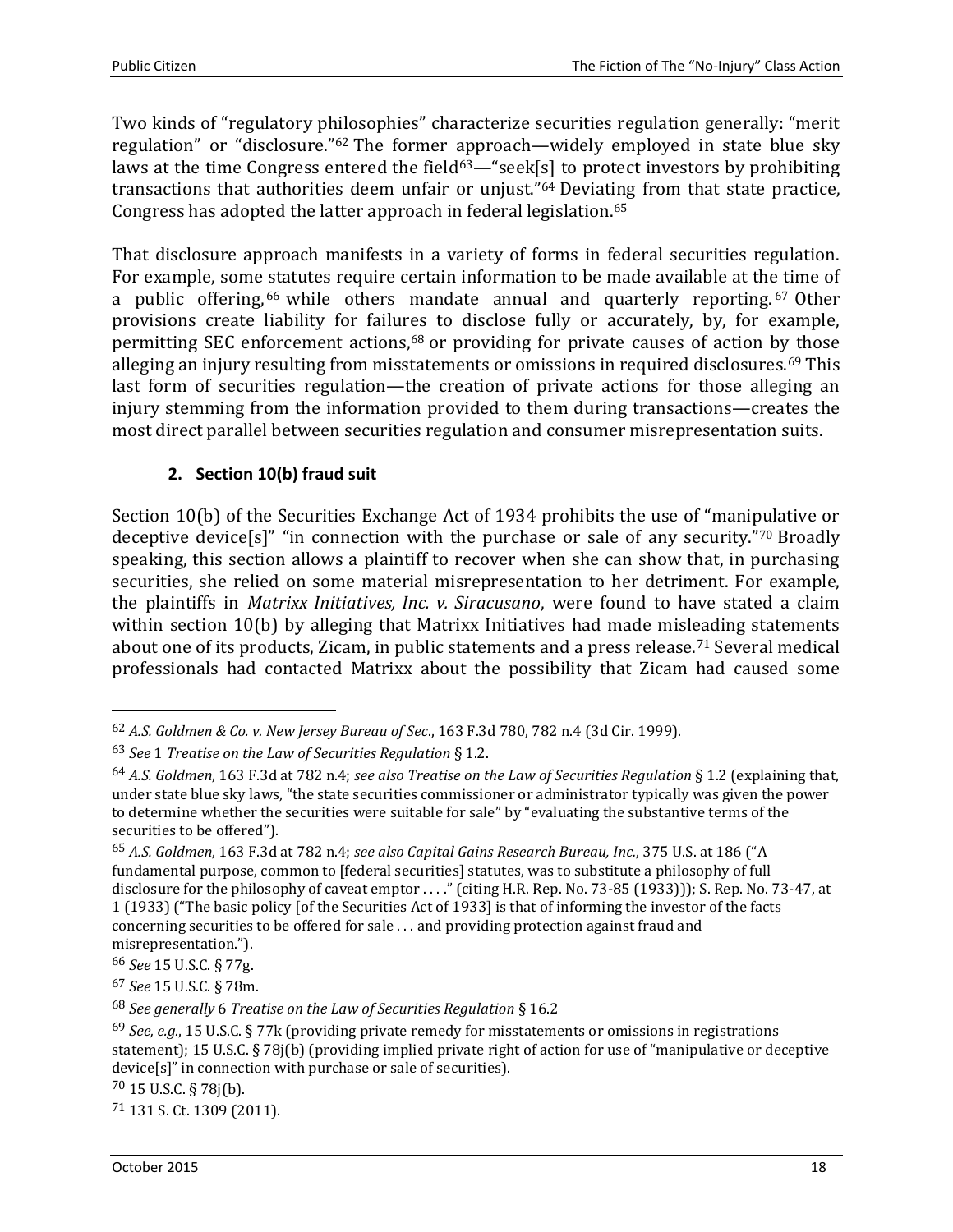users to lose their sense of smell—a condition called anosmia. With notice of this possible link, Matrixx made public statements predicting a rosy financial future and, in response to a report that the FDA was investigating complaints linking Zicam to anosmia, "issued a press release that suggested that studies had confirmed that Zicam does not cause anosmia."<sup>72</sup> Following reports by various third parties of the potential link, Matrixx's stock price fell significantly. The Court found that a "reasonable investor" might have acted differently had she been informed of the adverse events,<sup>73</sup> *see id.* at 1321, and that Matrixx's press release was "misleading" as Matrixx "had not conducted any studies relating to anosmia and the scientific evidence at th[e] time" of its press release "was insufficient" to support the press release's conclusion that Zicam did not cause anosmia, *see id.* at 1324. Other statements that have been found to be actionably misleading include statements misstating the scope of a company's patent,<sup>74</sup> incorrectly representing a company's progress in a given area,<sup>75</sup> and inaccurately characterizing a company's financial position.<sup>76</sup>

A plaintiff in a securities fraud suit must show many of the same elements that a plaintiff in a consumer misrepresentation must show, including, among others, (1) a material misrepresentation or omission, (2) reliance (or "transaction causation"), (3) economic loss, and (4) a causal connection between the material representation and the economic loss (or "loss causation").<sup>77</sup> The first three elements—misrepresentation, reliance, and economic loss—have direct parallels in consumer misrepresentation cases, where consumers similarly must allege that they spent money that they would not have (or spent more money than they would have) absent a misrepresentation.<sup>78</sup> The economic loss in a consumer misrepresentation suit stems from owning a product that a plaintiff values at

 $\overline{\phantom{0}}$ 

<sup>72</sup> *See id.* at 1315, 1324.

 $^{73}$  In doing so, the Court rejected Matrixx's argument that reports of adverse events could not give rise to a material misrepresentation or omission "absent a sufficient number of such reports to establish a statistically significant risk that [a] product [was] in fact causing the events." *Id.* at 1318–19. The Court found this "brightline rule" was inconsistent with the "fact-specific" materiality inquiry that focuses on how a "reasonable investor" would have acted if she had access to the information at issue. *Id.* at 1318, 1321 (internal quotation marks omitted).

<sup>74</sup> *See*, *e.g*., *Nathenson v. Zonagen Inc*., 267 F.3d 400, 426 (5th Cir. 2001) (inaccurate statement that method of use patent covered drug itself).

<sup>75</sup> *See*, *e.g*., *Spitzberg v. Houston Am. Energy Corp*., 758 F.3d 676, 684 (5th Cir. 2014) (oil and gas company's statement suggested that it had begun production or geological testing though it had not); *cf*. *SEC v. Platforms Wireless Int'l Corp*., 617 F.3d 1072, 1094 (9th Cir. 2010) (SEC enforcement action under 10(b) involving press release that indicated working prototype existed even though no such operational prototype existed and company did not have funds to built prototype).

<sup>76</sup> *See*, *e.g*., *Marrari v. Med. Staffing Network Holdings, Inc*., 395 F. Supp. 2d 1169, 1183 (S.D. Fla. 2005) (company alleged to have misrepresented and falsified earnings and periodic reports).

<sup>77</sup> *Dura Pharm., Inc. v. Broudo*, 544 U.S. 336, 341–42 (2005).

<sup>78</sup> *See*, *e.g*., *In re Yasmin & Yaz (Drospirenone) Mktg., Sales Practices & Products Liab. Litig*., No. 3:09-CV-20001- DRH, 2012 WL 865041, at \*14 (S.D. Ill. Mar. 13, 2012) ("[P]laintiff contends she paid an overcharge—more than she otherwise would have—because of the allegedly fraudulent advertising campaign."); *Craig v. Twinings N. Am., Inc*., No. 5:14-CV-05214, 2015 WL 505867, at \*3 (W.D. Ark. Feb. 5, 2015) (accepting allegation that plaintiff "would not have purchased [a] product" or "would have purchased a cheaper product[] had she known the 'true contents' of the product" as sufficient for Article III standing); *Kwikset Corp. v. Superior Court*, 246 P.3d 877, 890-91 (Cal. 2011) (finding sufficient allegations that a plaintiff "would not have bought the product but for the misrepresentation").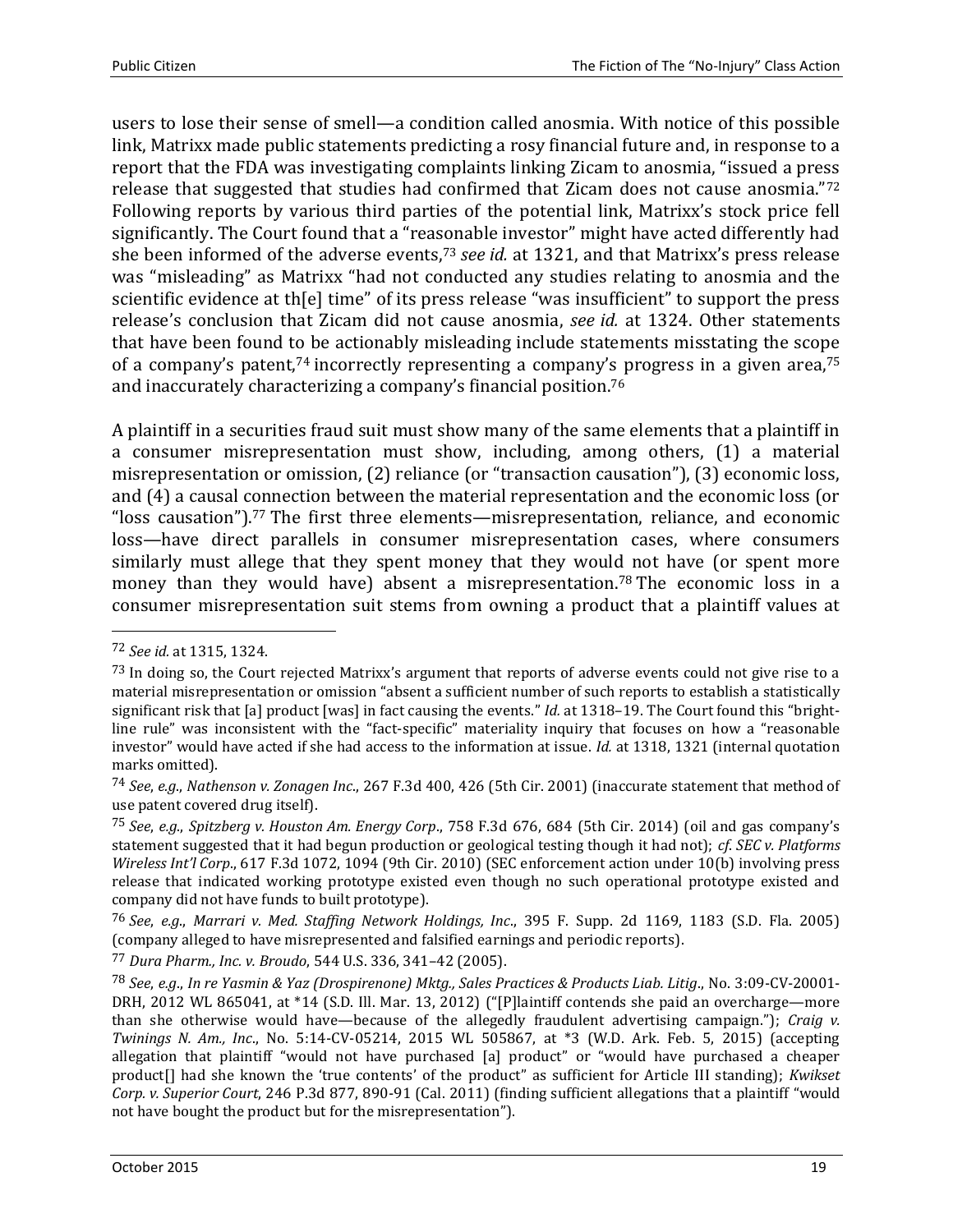less than what she paid; assuming reliance, the plaintiff owns that product because of the misrepresentation. <sup>79</sup> In other words, there is a causal connection between the misrepresentation and the economic loss, analogous to loss causation in securities fraud.<sup>80</sup> Thus, the showing a securities fraud plaintiff must make is similar to the showing a plaintiff would make in a consumer misrepresentation suit, and the nature of the very real injury that both types of actions seek to redress—economic losses that result from deception in the marketplace—supports claims for relief in both.

## **3. Counterargument based on distinct motivations for purchase**

One might argue against the analogy by pointing to the difference in motivations for purchasing securities as compared to the motivations for purchasing consumer products. Individuals purchase securities for their monetary value. Thus, when a consumer suffers a monetary loss because of misleading information, her expectations have been frustrated directly—she bought the security to make money and misleading information meant that she did not make the amount of money she predicted she would. In contrast, an individual purchases a consumer product for the thing itself. If advertising or packaging misrepresents the product, but the product is still perfectly functional, one could argue that the consumer's expectations have not been frustrated as fully—she still has a product that is functional, even if some characteristics are different than she thought at the time of purchase.

 $\overline{\phantom{0}}$ 

<sup>79</sup> *See Kwikset*, 246 P.3d at 893 n.19 ("[P]laintiffs are . . . out the money they paid and have in its place only a product they value at less than what they paid.").

<sup>80</sup> One could argue that the Supreme Court's pronouncements in *Dura Pharmaceuticals* with respect to loss causation rebut this analogy. In *Dura*, the Court explained that showing an inflated purchase price was insufficient to satisfy loss causation because a "higher purchase price will sometimes"—but not always— "play a role in bringing about a future loss." *Dura*, 544 U.S. at 343. Thus, one might argue that securities law does not recognize overpayment as an injury: an investor who can show only that she paid for a security overvalued because of a representation cannot recover. However, the Court's treatment of overpayment as necessary but not sufficient for establishing a claim is premised on aspects of securities inapplicable to consumer purchases. Although it is reasonable to treat an investor's valuation of a share as equal to the market price, the value a consumer places on a product may vary based on that consumer's subjective preferences, *see, e.g.*, *Kwikset*, 246 P.3d at 889 ("To some consumers, processes and places of origin matter."). Accordingly, an investor who purchases a share at an inflated price "has suffered no loss" because "the inflated purchase payment is offset by ownership of a share that *at that instant* possesses equivalent value." *Dura*, 544 U.S. at 342. Not so with consumer products: a consumer purchases a product not because she expects to make money off of it (as with a share of stock) but, instead, because she "value[s] the product as labeled more than the money . . . she parted with," *Kwikset*, 246 P.3d at 890; when the product does not have that value because such labeling is incorrect, the inflated purchase payment is offset by something less than ownership of that product. And, unlike with securities, where purchases "are normally [made] with an eye toward a later sale," *Dura*, 544 U.S. at 342, it is unreasonable to assume consumers could simply resell overvalued products, *see Kwikset*, 246 P.3d at 890 (outlining "four difficulties" with the "idea that [consumers] could as easily turn around and sell [products] to someone else for [the consumer's purchase] price"). Thus, while the *Dura* Court envisioned various resale scenarios where an overpayment might not lead to a loss, *see Dura*, 544 U.S. at 342–43, such situations are inapposite in the consumer context. Unlike in securities fraud suits, there is always a causal connection between the misrepresentation and the economic loss in consumer misrepresentation suits.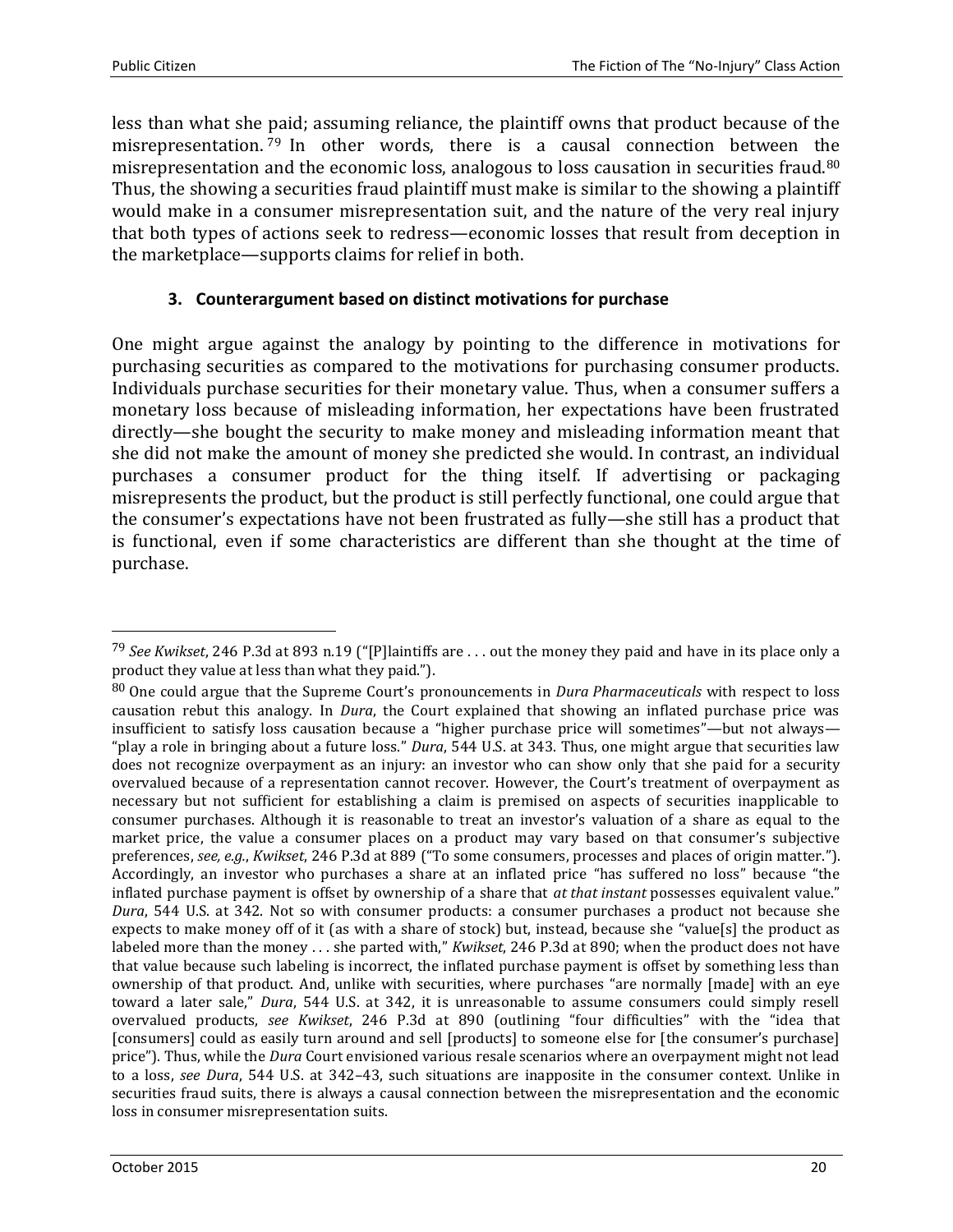This argument, however, does immeasurable damage to the notion, necessary to a free and competitive market, $81$  that "the public is entitled to get what it chooses, though the choice may be dictated by caprice or by fashion or perhaps by ignorance."<sup>82</sup> By respecting only those consumer choices that go to the core reason for purchasing a category of item and not those that influence the choice of a particular product, the argument would subordinate free consumer choice to paternalistic judicial determination of what a consumer is really after in making a purchase. Though the reasons for purchasing securities are not identical to those for purchasing consumer products, use of this distinction to undercut the analogy between securities regulation and misrepresentation suits would, in undermining consumer choice as a general matter, seem to prove too much.

## **B. Congressional Goals**

Congress has identified certain goals of securities statutes that also underlie consumer misrepresentation suits: (1) protecting purchasers, (2) protecting those engaged in nondeceptive business, and (3) encouraging investment.

First, Congress has aimed to protect the uninformed public from making bad purchases. As the Senate Report to the 1933 Act explained, the aim of the Act was to "prevent further exploitation of the public by the sale of unsound, fraudulent, and worthless securities through misrepresentation."<sup>83</sup> "[I]ncomplete, careless, or false representations" had led to "billions of dollars . . . invested in practically worthless securities."<sup>84</sup> And, in demanding accurate information for investors—both through required disclosures and through liability for misrepresentations—Congress sought to protect the "average investor, who is of necessity personally uninformed" from such losses.<sup>85</sup> In essence, Congress's securities regulations seek to prevent purchases that would not have been made (or would not have been made at that price) absent misleading or incomplete information—the same kind of purchases that consumer protection statutes providing the basis for consumer misrepresentation suits aim to avoid.<sup>86</sup>

Second, securities regulations aim to protect those doing honest business in at least two ways. First, the prohibition on fraudulent or otherwise illegal practices "protect[s] honest

<sup>81</sup> As discussed in section II.B, *infra*, protecting consumer choice is also an aim of federal trademark legislation.

<sup>82</sup> *FTC v. Algoma Lumber Co*., 291 U.S. 67, 78 (1934).

<sup>83</sup> S. Rep. No. 73-47, at 1 (1933).

<sup>84</sup> *Id*. at 2.

<sup>85</sup> S. Rep. No. 73-792, at 2 (1934) (quoting statement of Franklin D. Roosevelt); *see also Wright v. Bankers Serv. Corp.*, 39 F. Supp. 980, 983 (S.D. Cal. 1941) ("The Securities Exchange Act was passed to protect the investing public. The lifetime savings of too many people who could ill afford to lose them were taken by dishonest promoters and salesmen in exchange for worthless securities.").

<sup>86</sup> *See*, *e.g*., *Kwikset*, 246 P.3d at 890 (describing the object of a state law prohibiting product labeling that falsely states products are made in the United States as "protect[ing] consumers from being misled" and explaining that "the economic harm" in such purchases is the fact that "the consumer has purchased a product that he or she paid more for than he or she otherwise might have been willing to pay if the product had been labeled accurately" (internal quotation marks omitted) (citation omitted) (emphasis omitted)).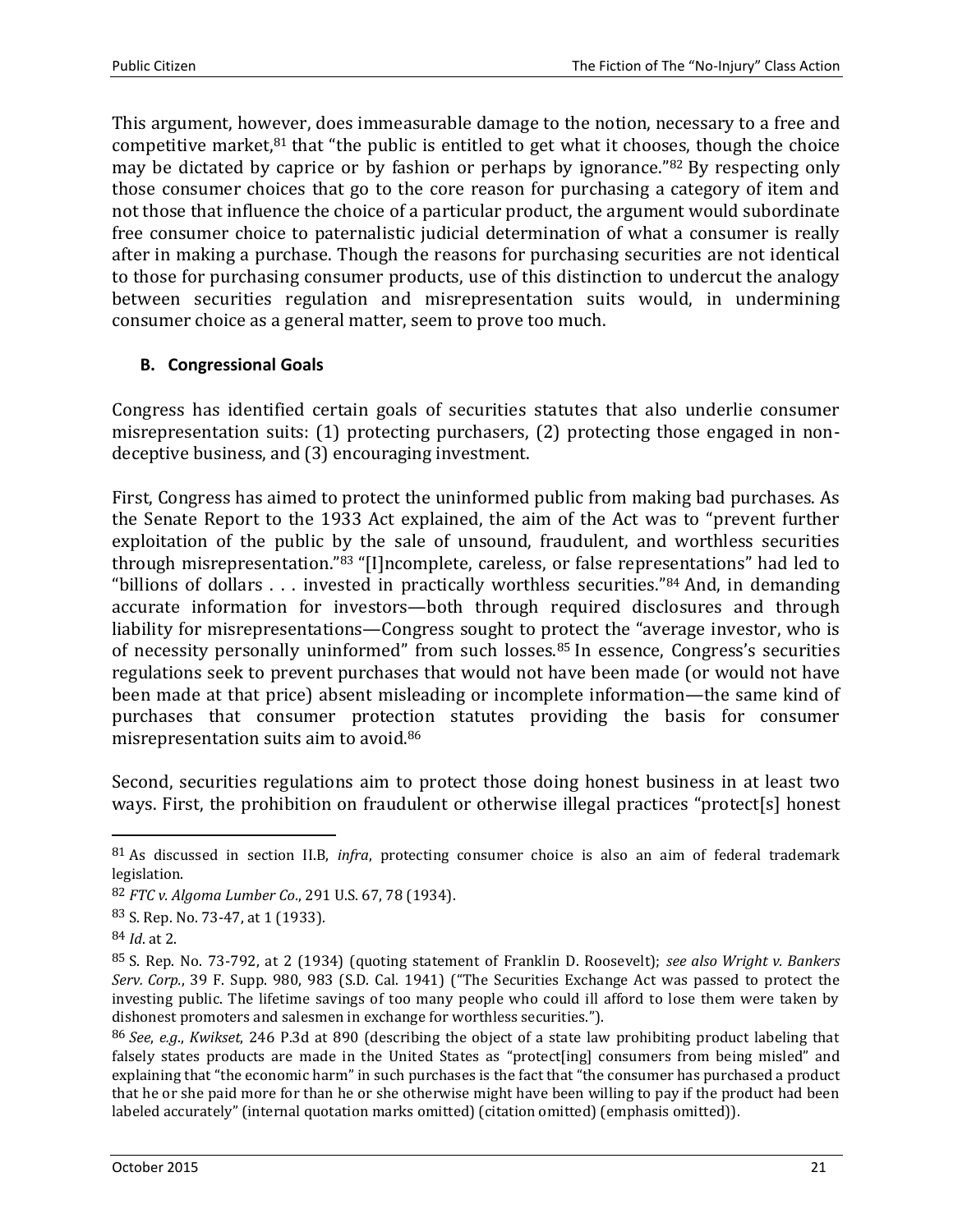enterprise, seeking capital by honest presentation, against the competition afforded by dishonest securities offered to the public through crooked promotion."<sup>87</sup> Misrepresentation suits can similarly be seen to aim to purge the competitive advantage obtained through false statements.<sup>88</sup> Second, those engaged in the securities business may find themselves the victim of deceptive practices. <sup>89</sup> "While investor protection was a constant preoccupation of the legislators [enacting the 1933 Act], the record is also replete with references to the desire to protect ethical businessmen."<sup>90</sup> Actions seeking recovery for consumer deception serve similar policies of protecting legitimate businesses because businesses themselves purchase consumer goods and may be victimized by the same types of misrepresentations as individual consumers.

Third, Congress has sought to energize the marketplace by "restor[ing] the confidence of the prospective investor in his ability to select sound securities."<sup>91</sup> Allowing investors to trust market information "encourage[s] the investment necessary for capital formation, economic growth, and job creation."<sup>92</sup> Investors who know they can sue for inaccurate or incomplete information will be more willing to rely on that information and, in doing so, participate in the market. Similarly, consumer purchasers who know inaccurate advertising will be actionable will be more willing to purchase in reliance on that advertising.<sup>93</sup>

In short, consumer actions not only seek recovery for the same kinds of injuries as do securities actions, but also serve the same fundamental policies. The critical goal of the securities laws—providing redress when marketplace deception results in economic losses to securities buyers—parallels that of consumer misrepresentation law, which similarly seeks to preserve the integrity of markets and provide remedies when misrepresentations cause losses to market participants.

<sup>87</sup> S. Rep. No. 73-47, at 1 (1933); *see also* 77 Cong. Rec. 2935 (1933) (statement of Rep. Chapman) ("One of [the 1933 Act's] purposes is to protect [those doing honest business] from the illegitimate competition of financial racketeers.").

<sup>88</sup> *See, e.g.*, *Kwikset*, 246 P.3d at 891 ("The [California Unfair Competition Law] and false advertising law are both intended to preserve fair competition ...."); *id.* at 890 ("The Legislature evidently recognized some companies were using or might be tempted to use inaccurate 'Made in America' labeling . . . and that . . . competitors who honestly made their wares in the United States and marketed them as such were being or would be harmed.").

<sup>89</sup> *See, e.g.*, *United States v. Naftalin*, 441 U.S. 768, 770 (1979) (describing brokers who were victims of short selling scheme).

<sup>90</sup> *Id.* at 776 (quoting statements from Representatives Kelly and Chapman and Senators Fletcher and Norbeck in relation to the Securities Act of 1933).

<sup>91</sup> S. Rep. No. 73-47, at 1 (1933).

<sup>92</sup> S. Rep. 104-98, at 4 (1995); *see also* 77 Cong. Rec. 2935 (1933) (statement of Rep. Chapman) ("We believe the enactment of this bill into law will bring money from the hoarders' hiding places. It will be conducive to confidence on the part of investors. It will stimulate industry; it will accelerate the wheels of commerce.").

<sup>93</sup> *See*, *e.g*., *Kwikset*, 246 P.3d at 891 (noting that it would be "[c]ontrary to th[e] general purpose" of state law on standing in consumer protection suits "if we were to deny standing to consumers who have been deceived by label misrepresentations in making purchases" as "we would impair the ability of consumers to rely on labels").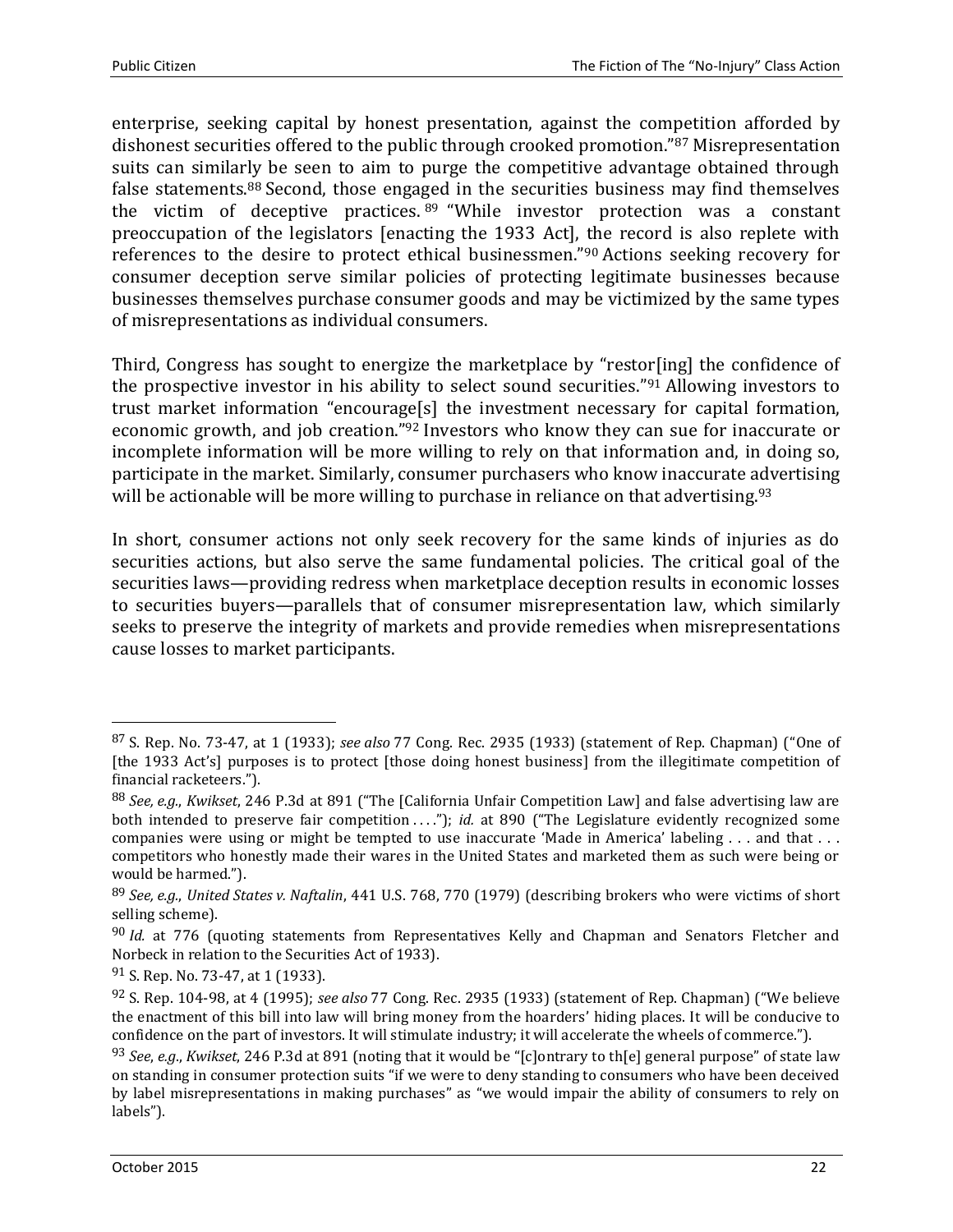#### **II. The Lanham Act**

Enacted in 1946, the Lanham Act aimed "to codify and unify the common law of unfair competition and trademark protection."<sup>94</sup> It allows competitors to sue for trademark infringement and for false advertising. While these suits differ from misrepresentation suits in that consumers cannot sue for Lanham Act violations, Congress's motivations for creating these causes of action parallel the purposes served by consumer misrepresentation suits and underscore the legitimacy of treating the harms misrepresentations impose on consumers as actionable injuries.

#### **A. Background and Operation of the Lanham Act**

The basic principle of trademark law "is that distinctive marks—words, names, symbols, and the like—can help distinguish a particular artisan's goods from those of others."<sup>95</sup> Being the first to employ a "distinct mark in commerce" confers certain rights, including the right to "prevent[] others from using the mark."<sup>96</sup> "Trademark law has a long history, going back at least to Roman times," *id.*, but congressional regulation dates back to 1870.<sup>97</sup> In the decades following that 1870 statute, Congress continued to pass various trademark statutes. In 1946, Congress passed the Lanham Act "[t]o put all existing trade-mark statutes in a single piece of legislation."<sup>98</sup> Since 1946, the Act has been amended over thirty times,  $99$ but the Act remains the current comprehensive federal trademark law.<sup>100</sup>

The Lanham Act protects trademark in at least two ways. First, an owner of a mark can register its mark with the United States Patent and Trademark Office. Second, an owner of a mark—whether that mark is registered or not—can sue for infringement.<sup>101</sup> The touchstone of an infringement suit is whether use of a mark "is likely to cause confusion, or to cause mistake, or to deceive."<sup>102</sup>

Though "much of the Lanham Act addresses the registration, use, and infringement of trademarks and related marks," the Act "goes beyond trademark protection,"<sup>103</sup> including by making false advertising actionable.<sup>104</sup> Unlike state false advertising statutes that may

 $\overline{\phantom{0}}$ 

<sup>94</sup> *Inwood Labs., Inc. v. Ives Labs., Inc*., 456 U.S. 844, 861 n.2 (1982) (White, J., concurring in the judgment).

<sup>95</sup> *B & B Hardware, Inc. v. Hargis Indus., Inc*., 135 S. Ct. 1293, 1299 (2015).

<sup>96</sup> *Id*.

<sup>97</sup> *See* 1 *McCarthy on Trademarks and Unfair Competition* § 5:3 (4th ed.) (citing An Act to Revise, Consolidate and Amend the Statutes Relating to Patents and Copyrights, ch. 2, 16 Stat. 198 (1870)).

<sup>98</sup> S. Rep. 79-1333, at 5 (1946).

<sup>99</sup> *See McCarthy* §§ 5:5, 5:11.

<sup>100</sup> *See B & B Hardware*, 135 S. Ct. at 1299.

<sup>101</sup> *See* 15 U.S.C. § 1114(1)(a) (providing for suit for infringement of registered marks); *id.* § 1125(a)(1)(A) (providing for suit for infringement of unregistered marks).

<sup>102</sup> *Id.* § 1114(1)(a); *id.* § 1125(a)(1)(A).

<sup>103</sup> *Dastar Corp. v. Twentieth Century Fox Film Corp*., 539 U.S. 23, 28–29 (2003).

<sup>104</sup> *See* 15 U.S.C. § 1125(a)(1)(B). The *Dastar* Court identified § 43(a) of the Lanham Act, codified at 15 U.S.C. § 1125(a), as the part of the Act that "goes beyond trademark protection." *Dastar*, 539 U.S. at 29. "Section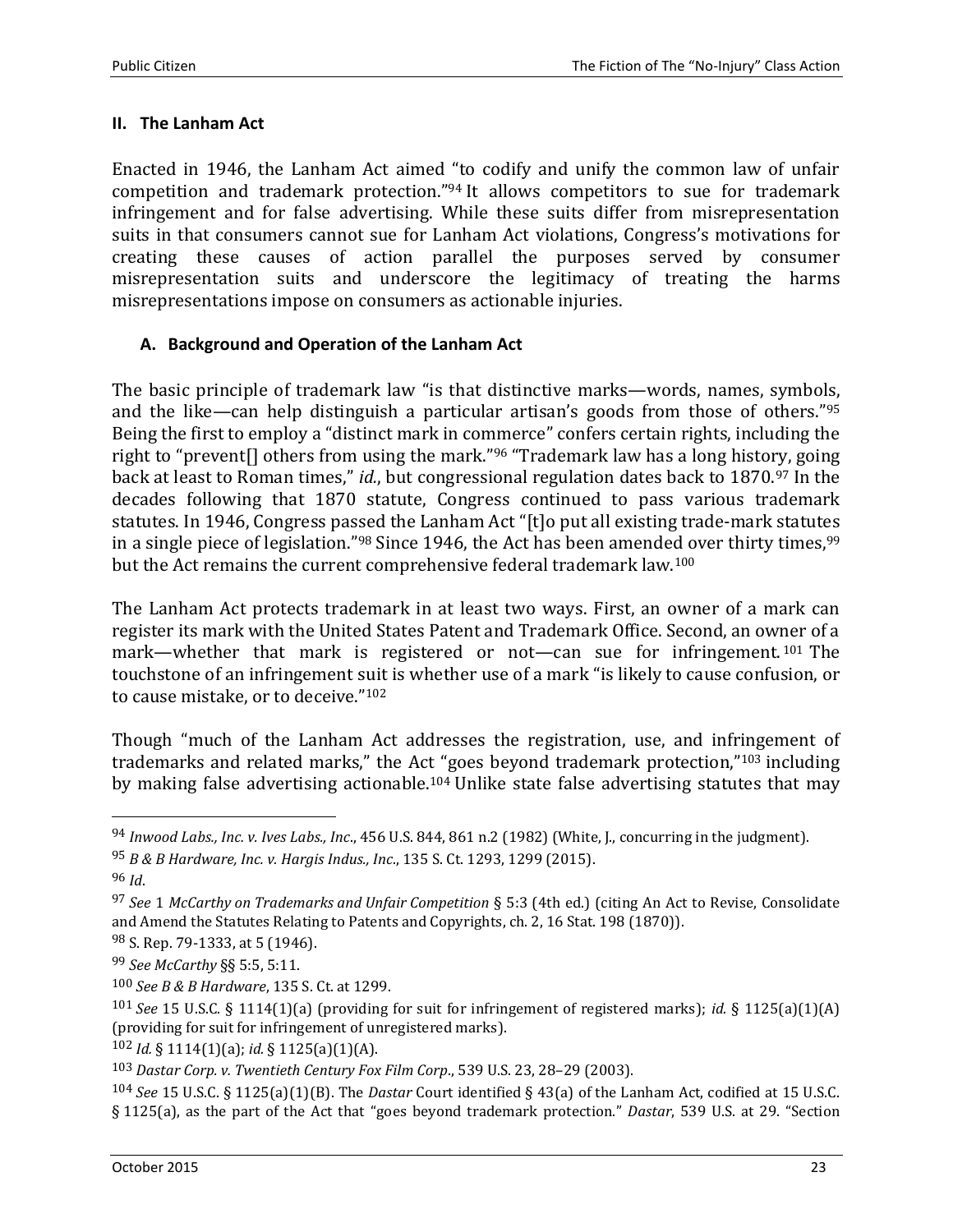permit suits by consumers,<sup>105</sup> the Lanham Act permits only one who can "allege an injury to a commercial interest in reputation or sales"—put more simply, a competitor—to sue for false advertising.<sup>106</sup>

## **B. Congressional Goals**

The legislative history of the Lanham Act bears out at least three distinct purposes served by its provisions: (1) protecting consumers, (2) protecting businesses, and (3) protecting consumer choice in a competitive market. The first two goals parallel those discussed with respect to securities regulation in section I.B. As noted there, these goals are also furthered by misrepresentation suits. In describing the Lanham Act's third goal below, this section explains that this goal similarly underlies misrepresentation suits.

First, the Lanham Act aims to protect consumers from making purchases based on misinformation. The Senate Report accompanying the Lanham Act explained that the Act sought "to protect the public so it may be confident that, in purchasing a product bearing a particular trade-mark which it favorably knows, it will get the product which it asks for and wants to get."<sup>107</sup> By making confusing misuse of trademarks and other forms of false advertising actionable, the Lanham Act protects "the consumer against fraud."<sup>108</sup> Although the Act protects that interest by providing a federal cause of action to competitors, the policy underlying the Act is a recognition that consumers suffer injury when they purchase a product that is not what it is represented to be. Indeed, writing in Lanham Act cases, the Supreme Court has repeatedly stated that a consumer who purchases a product that is not what its seller claimed it to be suffers an injury sufficient to give the consumer standing to sue: "A consumer who is hoodwinked into purchasing a disappointing product may well have an injury-in-fact cognizable under Article III." *Pom Wonderful LLC v. Coca Cola Co.*, 134 S. Ct. 2228, 2235 (2014) (quoting *Lexmark*, 134 S. Ct. at 1390).

Second, the Lanham Act seeks to protect business against "unfair competition either by infringement or deceit."<sup>109</sup> "Goodwill is often the most valuable asset that a trading establishment can have, and trade-marks are essentially symbols of business goodwill."<sup>110</sup> When another company uses an established mark, that use threatens to upset consumer

<sup>1125(</sup>a) ... creates two distinct bases of liability: false association, § 1125(a)(1)(A), and false advertising, § 1125(a)(1)(B)." *Lexmark Int'l, Inc. v. Static Control Components, Inc*., 134 S. Ct. 1377, 1384 (2014). Thus, a trademark infringement suit for an unregistered mark—discussed in the preceding paragraph—may also be seen to "go[] beyond trademark protection."

<sup>105</sup> *See, e.g.*, *Hinojos v. Kohl's Corp*., 718 F.3d 1098, 1103 (9th Cir. 2013), *as amended on denial of reh'g and reh'g en banc* (July 8, 2013) (discussing California law).

<sup>106</sup> *Lexmark Int'l, Inc. v. Static Control Components, Inc*., 134 S. Ct. 1377, 1390 (2014).

<sup>107</sup> S. Rep. No. 79-1333, at 3 (1946); *see also* S. Rep. No. 100-515, at 4 (1988) ("Trademark law protects the public by making consumers confident that they can identify brands they prefer and can purchase those brands without being confused or misled."); *id.* ("[A] purpose of the Trademark Law Revision Act of 1988 is . . . to improve the law's protection of the public from counterfeiting, confusion, and deception.").

<sup>108</sup> H.R. Rep. 76-944, at 2 (1939).

<sup>109</sup> S. Rep. 77-568, at 2 (1941).

<sup>110</sup> H.R. Rep. 76-944, at 2 (1939).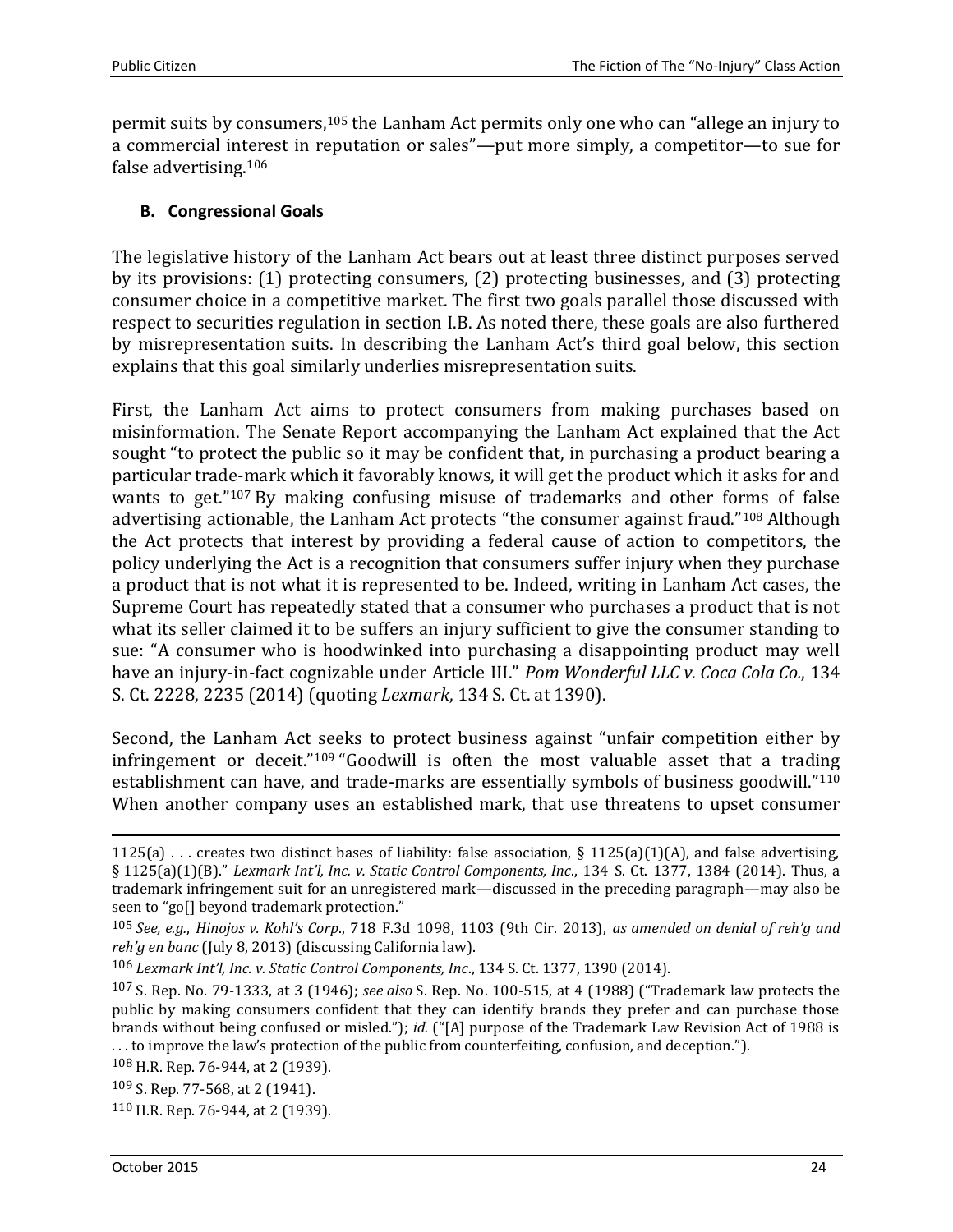goodwill. The Lanham Act aims to prevent that use so that a company "may safely extend its use [of a mark], build [its] commercial goodwill upon it, and advertise the qualities of [its] product to which the mark attaches." S. Rep. 77-568, at 2 (1941); *see also* S. Rep. No. 79-1333, at 3 (1946) ("[W]here the owner of a trade-mark has spent energy, time, and money in presenting to the public the product, he is protected in his investment from its misappropriation by pirates and cheats.").

Third, Congress aimed to encourage consumer choice in a competitive marketplace. Trademarks "permit the goods of different makers to be distinguished from each other."<sup>111</sup> "[B]y enabling the buyer to distinguish" goods, trademarks "make possible a choice between competing articles."<sup>112</sup> Trademarks are thus "the essence of competition."<sup>113</sup> If courts looked only to whether a plaintiff seeking a product obtained a functional product, the incentive for producers to distinguish their goods would be reduced, undermining consumer choice. Thus, by creating liability even for "emblems that typically do not affect the compositional features of the product, but that nevertheless exert great influence over consumer decisionmaking," consumer misrepresentation suits help to guard against homogeneity in consumer goods and protect consumer choice.<sup>114</sup>

## **III. Antitrust**

Antitrust law imposes liability for certain kinds of anticompetitive behavior. Unlike the areas of law considered above, antitrust law does not take aim at misleading information. The specific congressional aims motivating antitrust statutes—"deterring anticompetitive conduct and ensuring the compensation of victims of that conduct"115—are distinct from the purposes served by most consumer misrepresentation suits. Nonetheless, the type of injury long recognized in antitrust actions is similar to the type of injury recognized in consumer misrepresentation suits, and, perhaps as a result, defendants in antitrust cases have recently made a form of the "no injury" argument advanced against consumer class actions. If successful, that argument would undercut fundamental and long-established principles of antitrust law. The federal appellate courts' so-far unanimous rejection of the argument in the antitrust context further demonstrates the flaw in the "no-injury" argument for both antitrust and consumer class actions.

 $\overline{a}$ 

<sup>111</sup> *Id*. at 3 (1939).

<sup>112</sup> S. Rep. No. 79-1333, at 4 (1946); *see also Smith v. Chanel, Inc*., 402 F.2d 562, 566 (9th Cir. 1968) ("Preservation of the trademark . . . makes effective competition possible in a complex, impersonal marketplace by providing a means through which the consumer can identify products which please him and reward the producer with continued patronage. Without some such method of product identification, informed consumer choice, and hence meaningful competition in quality, could not exist.").

<sup>113</sup> S. Rep. No. 79-1333, at 4 (1946); *see also* H.R. Rep. 76-944, at 3 (1939) ("To protect trade-marks . . . is to promote competition and is sound public policy.").

<sup>114</sup> Douglas A. Kysar, *Preferences for Processes: The Process/Product Distinction and the Regulation of Consumer Choice*, 118 Harv. L. Rev. 525, 611 (2004) (noting that process representations "such as whether a good's production harmed workers, animals, or the environment," *id.* at 526, "function quite similarly to trademarks, logos, [and] brands," *id.* at 611).

<sup>115</sup> *California v. ARC Am. Corp*., 490 U.S. 93, 102 (1989).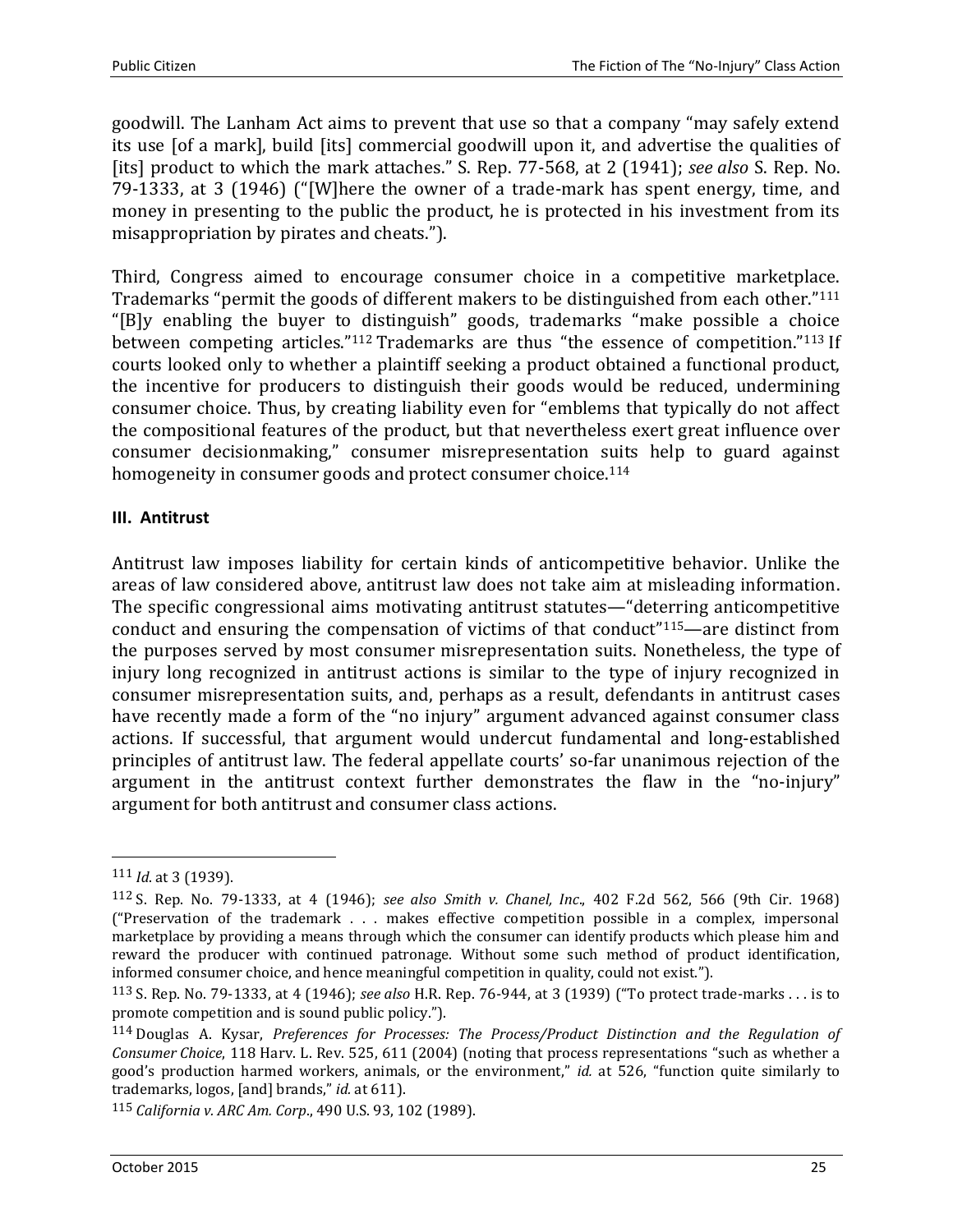#### **A. Similarity of the Injury in an Antitrust Suit and a Consumer Misrepresentation Suit**

Federal law permits suit by private plaintiffs who are "injured in [their] business or property by reason of anything forbidden in the antitrust laws."<sup>116</sup> The Supreme Court has interpreted this language expansively, explaining that "[a] consumer whose money has been diminished by reason of an antitrust violation has been injured 'in his . . . property' within the meaning of [the statute]."<sup>117</sup> Thus, "consumers who pay a higher price for goods purchased for personal use as a result of antitrust violations sustain an injury" under antitrust laws.<sup>118</sup>

This injury is analogous to the injury alleged in a consumer misrepresentation suit. An antitrust plaintiff alleges that she paid more than she would have absent some collusive behavior.<sup>119</sup> A consumer misrepresentation plaintiff alleges that she paid more than she would have absent some misrepresentation. *See, e.g.*, *Kwikset*, 246 P.3d at 890 ("[B]ecause of the misrepresentation the consumer (allegedly) was made to part with more money than he or she otherwise would have been willing to expend . . . ."). In both cases, one could argue, first, that the plaintiff got a functional product or service for her payment and, second, that each plaintiff accepted a set price for that product. And in both cases, the plaintiff argues that she should be deemed injured because she spent a greater sum than she would have absent the defendant's challenged—either deceptive or collusive behavior. If, as courts have long recognized, such overpayment is a legally cognizable injury in antitrust cases, it is likewise an injury in consumer cases.

## **B. "No Injury" Argument in Antitrust Suits**

## **1. In the antitrust context, overpayment is a well-accepted injury**

Given the similarity between the injuries in a consumer misrepresentation suit and an antitrust suit, it would seem that the latter action would be susceptible to the "no injury" argument being advanced by defendants in misrepresentation suits. For example, *In re Processed Egg Products Antitrust Litigation* involved allegations that egg producers and trade groups had conspired, in violation of the Sherman Act, "to manipulate the supply of eggs and egg products and thereby affect the domestic prices of those goods."<sup>120</sup> One might note that consumers who purchased eggs "paid for and received [eggs], none of which [were] tainted, spoiled, adulterated, or contaminated" and that they "consumed the products without incident or physical injury"—precisely the argument lodged against

<sup>116</sup> 15 U.S.C. § 15(a).

<sup>117</sup> *Reiter v. Sonotone Corp*., 442 U.S. 330, 339 (1979) (alteration in original) (quoting 15 U.S.C. § 15(a)). 118 *Id*. at 334.

<sup>119</sup> *See, e.g.*, *Reiter v. Sonotone Corp*., 442 U.S. 330, 335 (1979) ("[T]he complaint alleges[] petitioner and the class of persons she seeks to represent have been forced to pay illegally fixed higher prices for the hearing aids and related services they purchased from respondents' retail dealers.").

<sup>120</sup> 851 F. Supp. 2d 867, 876 (E.D. Pa. 2012).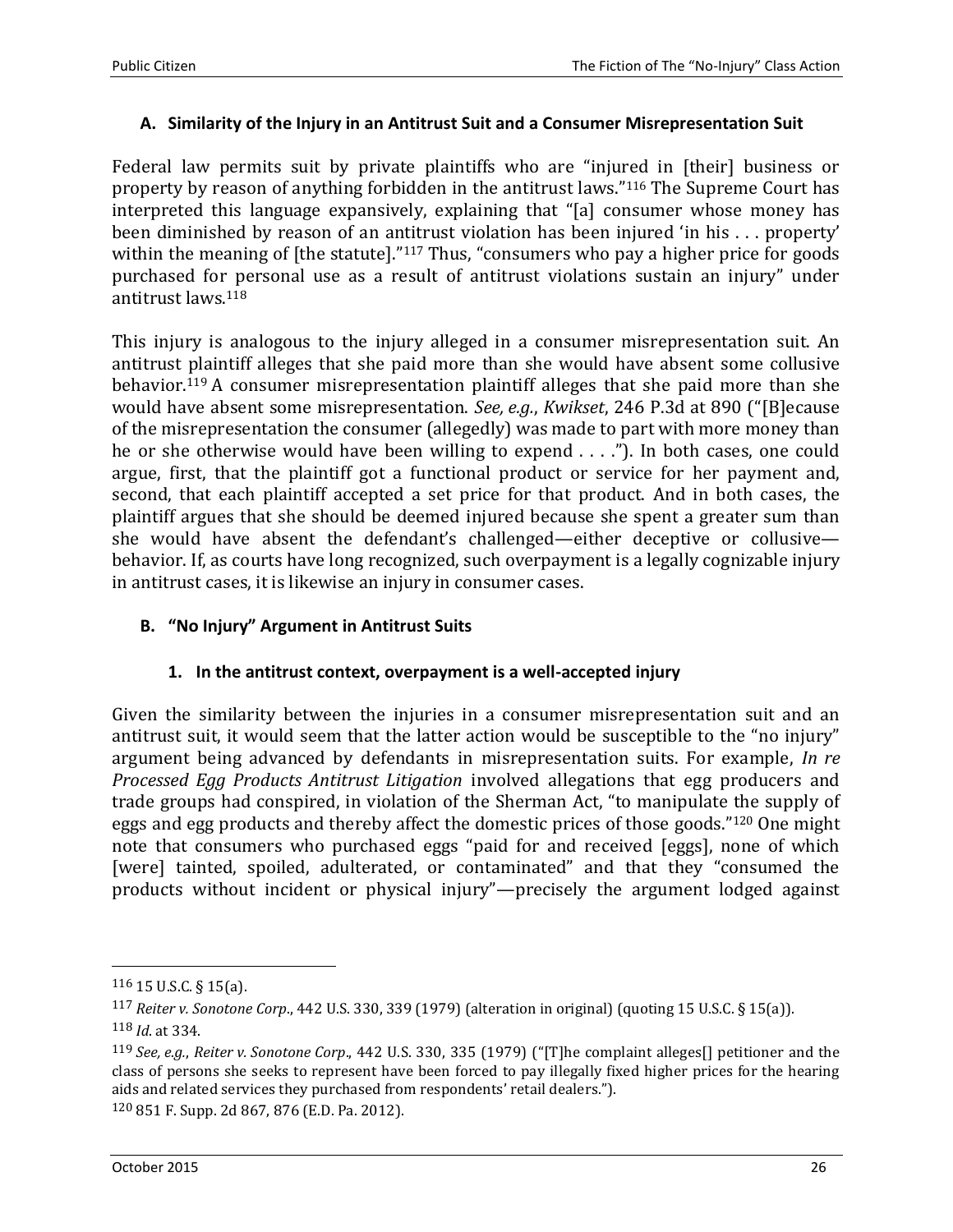l

consumer misrepresentation suits.<sup>121</sup> The defendants in *In re Processed Egg Products* did not argue, however, that class members were not injured because they paid for eggs and got eggs. And the court had little trouble identifying an injury: The plaintiffs "allegedly personally purchased eggs at artificially inflated prices—a monetary injury—which constitutes harm."<sup>122</sup>

*In re Processed Egg Products* is typical of many antitrust class actions. Courts hearing antitrust suits routinely recognize that paying more for a product—even if that product operates just as warranted—constitutes an injury.<sup>123</sup> Overpayment is the classic antitrust injury, and, unlike in consumer cases, defendants in antitrust cases would not think to argue that class members have not suffered injury when they pay more as a result of an antitrust violation. Thus, in *In re Automobile Parts Antitrust Litigation*, where the plaintiffs asserted claims under federal and state antitrust laws, state consumer protection laws, and state unjust enrichment laws, the defendants did not challenge standing on the ground that overpayment could not constitute an antitrust injury, even as they made that argument (unsuccessfully) on the unjust enrichment claims.<sup>124</sup>

# **2. Rejection of "no injury" argument in antitrust suits**

Although overpayment is a well-established antitrust injury, defendants in two recent antitrust cases advanced a slightly modified "no-injury" argument—that, in the particular

<sup>121</sup> *See, e.g.*, Memorandum in Support of Defendant's Motion to Dismiss or Alternatively to Strike the Class Allegations at 8, *Craig v. Twinings N. Am., Inc*., No. 5:14-CV-05214, 2015 WL 505867, at \*1 (W.D. Ark. Feb. 5, 2015) ("She paid for and received packaged tea, none of which was tainted, spoiled, adulterated, or contaminated. . . . And she consumed the products without incident or physical injury.").

<sup>122</sup> *In re Processed Egg Products*, 851 F. Supp. 2d at 887.

<sup>123</sup> *See, e.g.*, *In re Niaspan Antitrust Litig*., 42 F. Supp. 3d 735, 758 (E.D. Pa. 2014) (explaining that "[t]he alleged injury in this case is paying too much for Niaspan" and finding this allegation sufficient for Article III standing "under the [antitrust] laws of states in which [named plaintiffs] reside or in which they either purchased or made reimbursements for Niaspan"); *In re Auto. Parts Antitrust Litig*., 29 F. Supp. 3d 982, 997 (E.D. Mich. 2014) ("[Plaintiffs] have alleged that Defendants caused them economic injury because the overcharges affected the price of vehicles containing Fuel Senders as well as stand-alone Fuel Senders purchased as replacement parts. As the Complaints detail, there is a reasonable inference here that Defendants' anticompetitive conduct harmed businesses and impacted the prices that consumers paid for new vehicles." (citation omitted)); *Precision Assocs., Inc. v. Panalpina World Transp., (Holding) Ltd*., No. CV-08- 42 JG VVP, 2013 WL 6481195, at \*10 (E.D.N.Y. Sept. 20, 2013), *report and recommendation adopted*, No. 08- CV-00042 IG VVP, 2014 WL 298594 (E.D.N.Y. Jan. 28, 2014) (finding that "[t]he payment of  $\dots$  collusive surcharges and of supracompetitive, fixed and inflated prices are injuries in fact . . . meeting the Article III inquiry"); *In re Packaged Ice Antitrust Litig*., 779 F. Supp. 2d 642, 662-63 (E.D. Mich. 2011) ("[T]he [complaint] alleges that [the named plaintiff] . . . purchased packaged ice . . ., that as a result of the nationwide conspiracy each of the [plaintiffs] has suffered injury in that they have paid more for packaged ice than they would have paid absent the conspiracy and that they have thereby suffered an injury. These facts are sufficient . . . to sustain the [plaintiffs'] burden at the pleading stage to plausibly suggest a claim under [California's antitrust law].");123 *id.* at 663 (finding same allegations sufficient under Michigan and New York antitrust laws).

<sup>124</sup> 29 F. Supp. 3d 982, 1015-29 (E.D. Mich. 2014) (finding plaintiff adequately pleaded unjust enrichment in the form of overpayment). With respect to the antitrust claims in the case, the defendants did not contest the notion that overpayment could constitute both Article III injury and antitrust injury, but unsuccessfully contested the adequacy of the plaintiffs' allegations of such injury. *See id*. at 997-1007.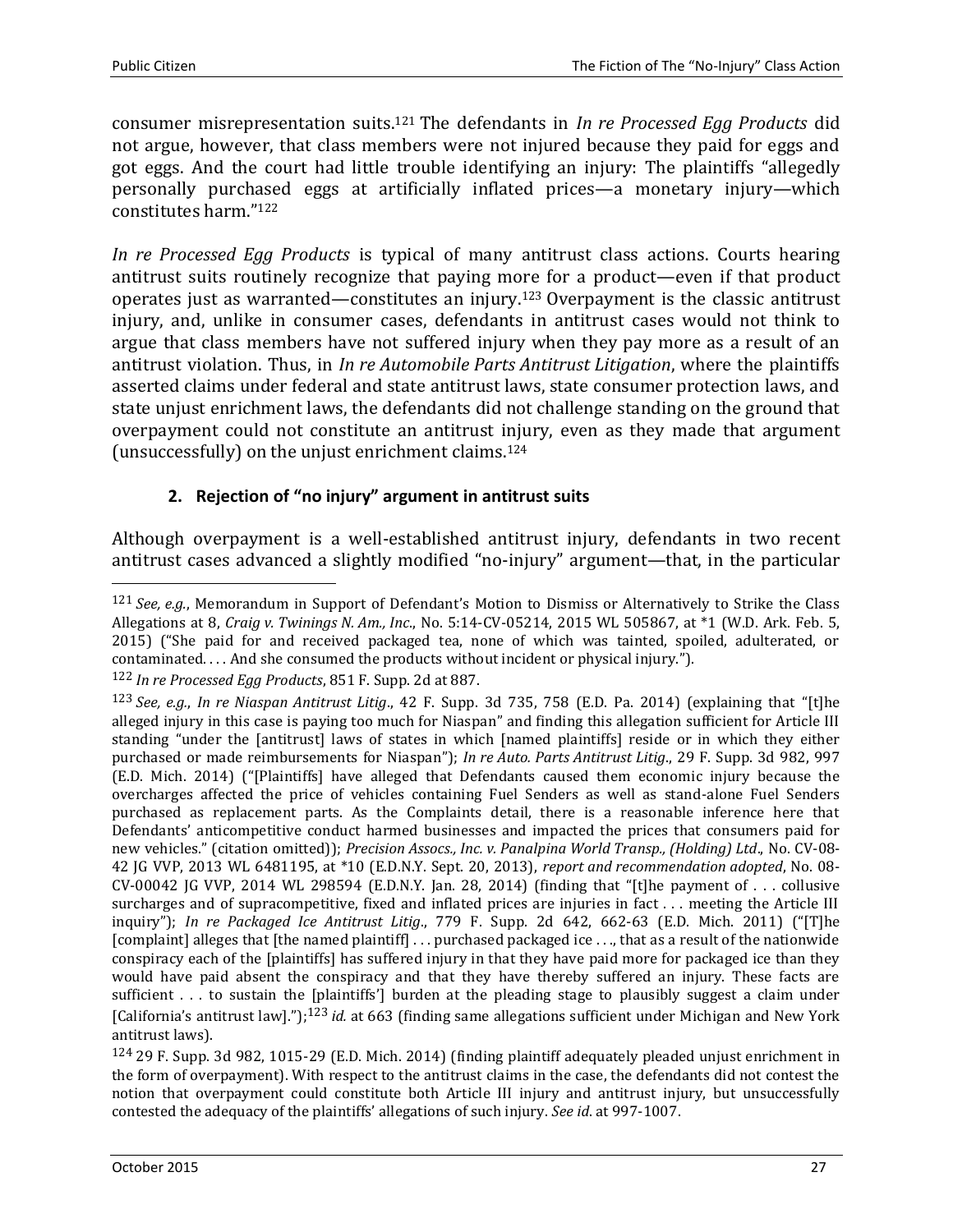circumstances at issue, the class included some people who did not overpay. As the appellate courts considering the appeal in each case recognized, the possibility that some members did not overpay should not bar class certification. But, as in some of the product misrepresentation cases, the fact that the class included people who were not injured instead poses the question how to ensure a match between remedies and class members who have injuries.

In his April testimony, Mr. Beisner discussed two antitrust cases as examples of "overbroad, no-injury class actions."<sup>125</sup> In reality, neither case could arguably be described in that manner unless antitrust law were upended to reject overpayment as an antitrust injury. The defense argument in both cases (unlike the argument made in some of the consumer cases Mr. Beisner described) was not that there was *no* injury in the cases, as it was undisputed in each that thousands of class members alleged that they had paid prices inflated by the alleged antitrust conspiracy. Rather, the claim was that the classes should not be certified because a *minority* of class members had, for various reasons, not suffered such injury. Yet the easy fit between antitrust principles and class litigation shows that certification of antitrust classes that *may* include some members who have not suffered damages is consistent with Rule 23 principles. The courts' rejection of the "no-injury" argument in this context—which is really an argument against majority-injury classes, not "no-injury" ones—further supports rejection of the "no-injury" argument in consumer class actions.

*In re Nexium Antitrust Litigation* challenged an agreement between a brand-name and a generic drug manufacturer to settle litigation over the validity of the patent on the drug Nexium.<sup>126</sup> Under the agreement, the brand-name manufacturer would pay the generic manufacturer more than one billion dollars, and the generic manufacturer would delay entry of generic Nexium onto the market for six years.<sup>127</sup> The plaintiffs alleged that the settlement agreement was an unlawful agreement not to compete, without which a generic version of the drug would have been on the market, which would have caused the price to be lower.<sup>128</sup>

Arguing against class certification, the defendants contended that the presence of some class members who arguably had not suffered damages (for example, they got discounts or for similar reasons did not overpay, or they would have bought the name-brand drug at full price even if a generic version had been on the market) defeated the certification requirement that common issues raised by the litigation predominate over individual issues.<sup>129</sup> The court of appeals rejected that theory, explaining that, if liability is established and the case proceeds to a determination of damages, the plaintiffs could at that time propose an appropriate mechanism for excluding uninjured class members.<sup>130</sup>

<sup>125</sup> Testimony at 12.

<sup>126</sup> 777 F.3d 9 (1st Cir. 2015).

<sup>127</sup> *Id*. at 15-16.

<sup>128</sup> *Id.* at 16.

<sup>129</sup> *Id*. at 18.

<sup>130</sup> *Id*. at 20-21.